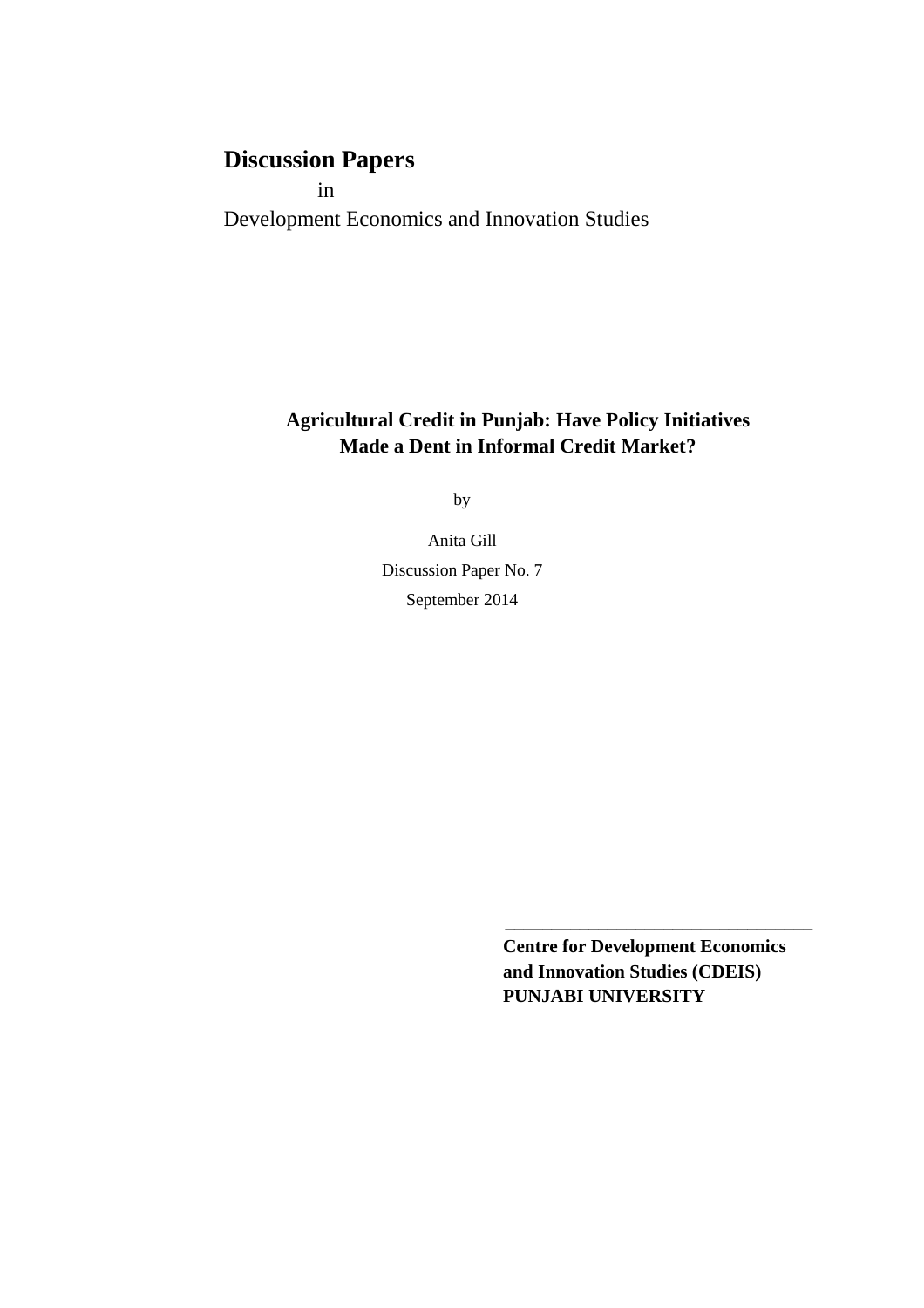# **AGRICULTURAL CREDIT IN PUNJAB: HAVE POLICY INITIATIVES MADE A DENT IN INFORMAL CREDIT MARKET?**

Anita Gill\*

#### **Abstract**

 $\overline{a}$ 

Agrarian credit markets have been at the centre of policy intervention in India since the beginning of the last century, when the co-operative movement was launched in an attempt to provide an institutional alternative to the exploitative moneylenders. Yet, providing adequate and timely institutional finance to farmers continues to be one of the most intractable problems. The focus of this paper is on the agrarian credit markets in the state of Punjab, once labelled as India's most successful experiment in agricultural development. However, the state has now been caught up in a severe agrarian crisis, with indebtedness of farmers and their ensuing suicides occupying centre stage. This is symptomatic of the alarming dominance of informal lenders engaged in exploitative practices through interlinking the credit market with output, input and labour markets, and the failure of the institutional credit set up to thwart such practices. The study thus traces in general the growth trajectory of the agrarian credit structure in Punjab, while also reflecting on the presence of interlinked credit transactions. The features and impact of such transactions has been documented using empirical data from a revisit micro study carried over a twenty year period in a single district of Punjab.

**Keywords**: Informal lenders, indebtedness, institutional credit, inter-linkage, agriculture, Punjab

<sup>\*</sup> Professor of Economics, Department of Distance Education, Punjabi University, Patiala.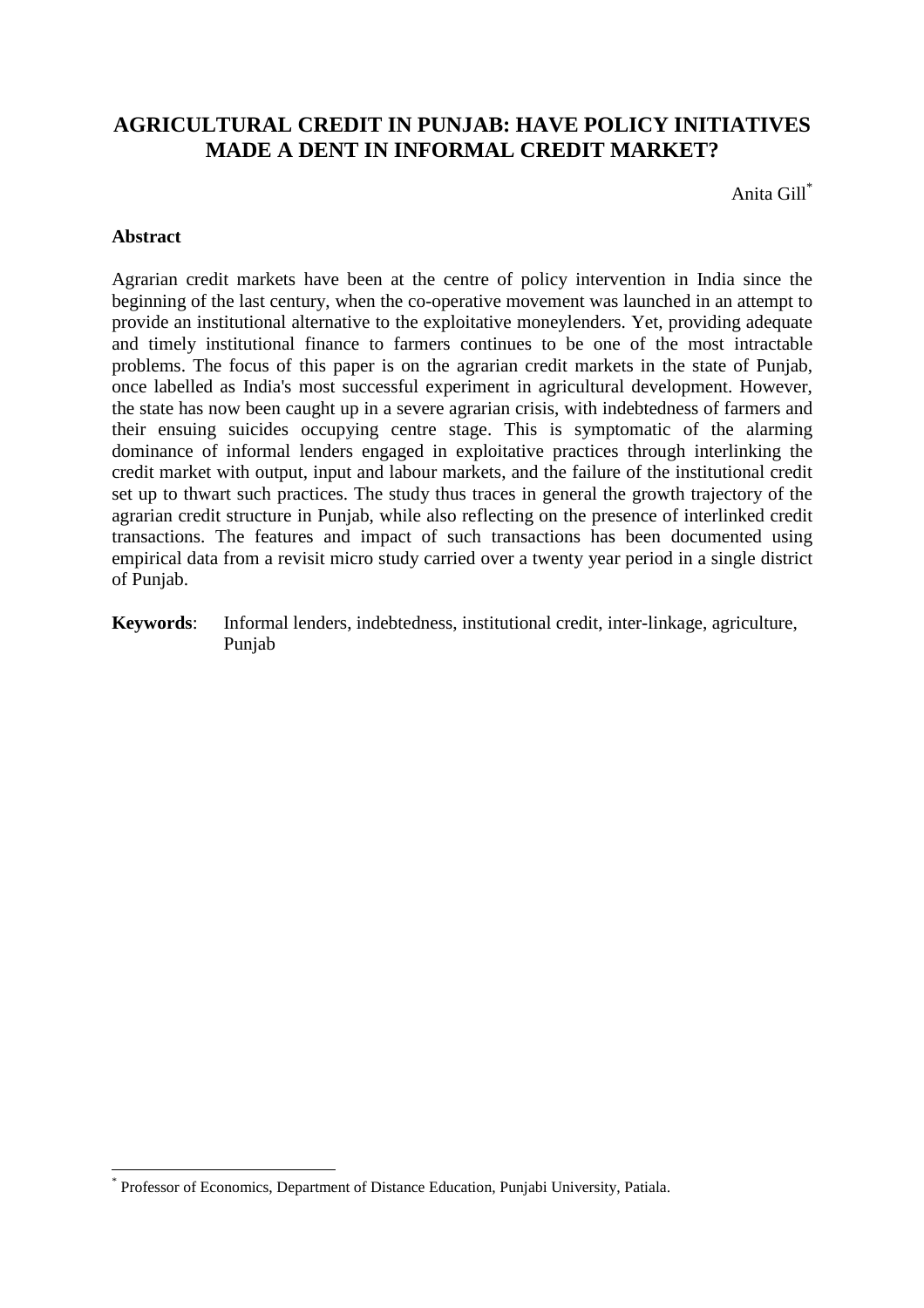#### **Introduction**

 Most developing countries have the common characteristic of having a predominantly agrarian economy. It is, therefore, imperative that any development strategy in such economies should devote substantial effort at agricultural development. A major constraint in agricultural development being non-availability of finance, the need for affordable, sufficient and timely supply of institutional credit to agriculture cannot be overlooked.

 In India, agriculture has always been the most important economic sector, currently accounting for above 17 per cent of GDP but a dependence of 51 per cent population on it (World Bank 2012). It was recognized long back that the plight of majority of the population could be improved only by increasing agricultural productivity. A very important input to achieve this is credit – in fact, an assessment by the Reserve Bank of India had pointed out that every 1 per cent increase in real agricultural credit results in an increase in real agricultural GDP by 0.22 per cent with a one year lag (Subbarao 2012). Public policy in India has thus always been directed towards ensuring adequate credit with focus on institutionalization of rural credit. However, despite adoption of a multi-agency system, and the tremendous expansion of branch network in rural areas, credit situation in agricultural sector has seen limited success, which is amply evident from the persistence of the informal lenders with all their exploitative practices even after several decades of administered allocation of credit to agriculture. In fact, rising costs of cultivation and declining productivity increased credit needs but eroded the incomes and hence repaying capacity of farmers, which, combined with inadequate, untimely institutional finance led to a situation of high levels of indebtedness from informal lenders and ultimately triggered farmers to take the extreme step of committing suicides. This was especially so in the immediate post-economic reform era, when both the state and the banks backtracked on their commitments of investment and lending of agriculture. Recently, efforts towards better flow of institutional credit to agriculture in the form of lower interest rates, doubling the credit flow, and schemes like Kisan Credit Cards, have been initiated, which is expected to bring some respite to the crisis ridden agricultural sector.

 Like the rest of the country, Punjab's agrarian economy too has been reeling under a severe crisis characterized by stagnating productivity, falling incomes and increasing costs of production. This despite the fact that Punjab had played a pioneering role in ushering in Green Revolution that saw India's transition from a food-importing country to a food surplus economy. Institutional credit had complemented the agricultural sector in Punjab to achieve a landmark progress (Singh, 1990). But since late 1980s, waning of the initial prosperity of farmers due to increasing farm costs and input prices has put heavy pressure on the farmers to borrow more from the informal lenders in the absence of access to adequate formal finance. Informal loans entail exorbitant rates of interest and interlinked credit transactions (sale of crop/labour to the lender) but their persistence and magnitude in the agrarian credit market raises concerns regarding the adequacy and efficacy of credit policy for agriculture.

 The present paper is an attempt at relooking the agrarian credit structure and situation in Punjab especially since the beginning of the present century, so as to assess the recent policy initiatives for strengthening the quality as well as quantity of the agrarian credit delivery system. The paper is divided into six sections. The introductory section is followed by a section on the methodology adopted for sample size for the two surveys carried out with a twenty year gap. The structural changes in Punjab economy are examined in Section III. The agricultural credit market structure and situation in Punjab will be taken up in Section IV. Apart from making use of secondary sources of data, particularly for the formal credit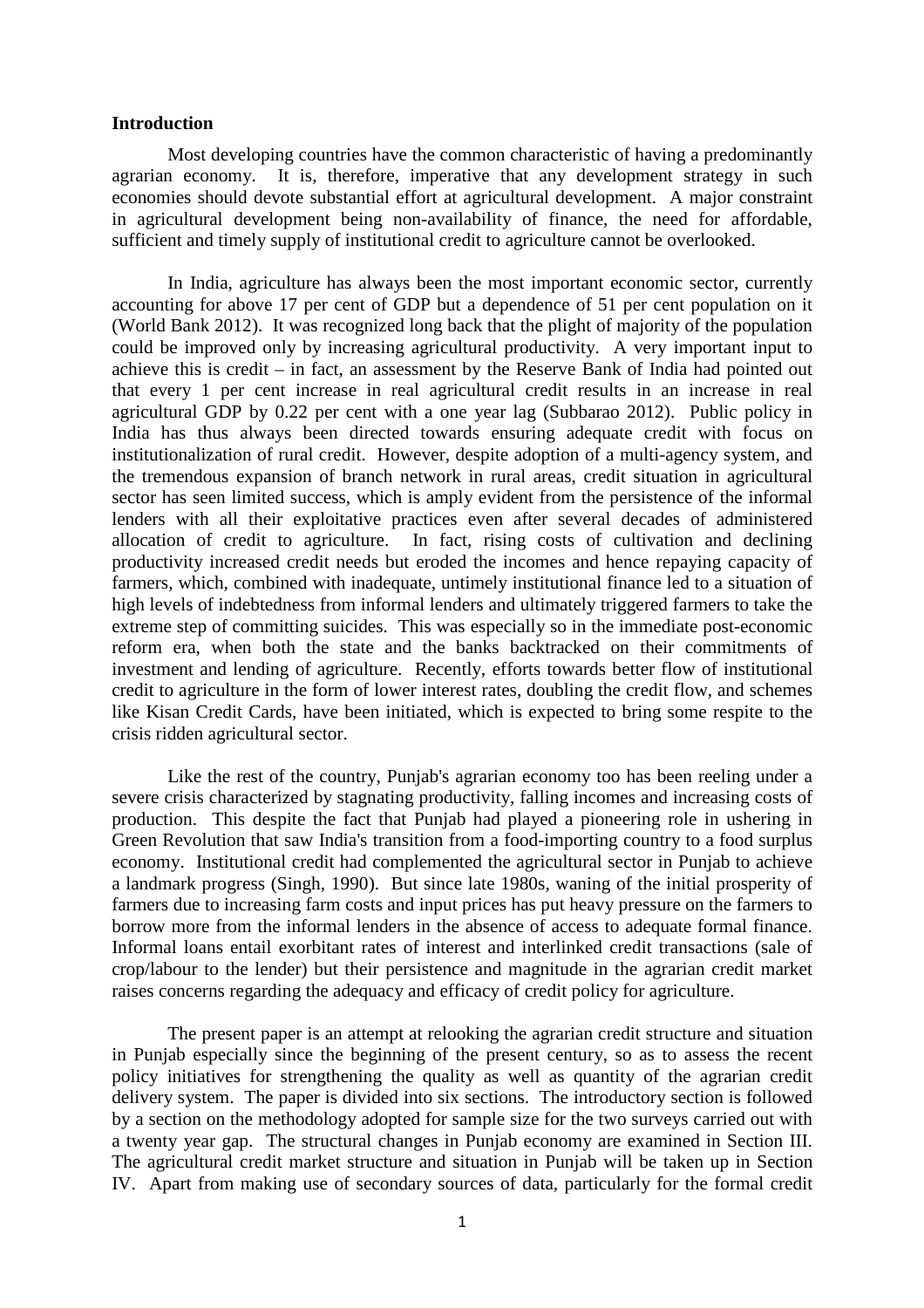situation, and results of independent primary surveys, observations from a primary survey and a revisit study of the survey area carried out after a twenty year time period for assessing the changing situation in informal credit market, will also be made use of in this section. Section V will dwell on the public policy initiatives in improving the credit delivery mechanism and also suggest some further possible remedial measures. Concluding remarks are presented in Section VI.

#### **II**

 The present paper draws its results and conclusion on the basis of a re-visit study that was carried out after a twenty year gap, in six villages of Patiala district of Punjab. In an attempt to capture the persistence of informal lenders and the characteristics of informal lending, a primary survey had been carried out in the immediate post-reform period, i.e. in 1993-94 in Patiala district (Gill, 2000). The district at that time was divided into nine development blocks (now eight, with the exclusion of Dera Bassi), which were officially classified into three agro-climatic zones. One block from each zone was selected. Thus, from the undulated plain region Ghanour block, from the upland plain region Patiala block, and from the flood plain region Samana block were selected. Two villages from each block were selected. The study region thus consisted of six villages – Ramgarh and Roorgarh from the Patiala block; Chappar and Sogalpur from the Ghanour block; and Dodra and Retgarh from the Samana block. Around forty households from each village were sought to be contacted for the collection of required information, but non-response from certain households limited the actual sample to be 181 households. The field investigation was carried out with the help of a detailed questionnaire through the method of personal interview. Data were collected for two crop seasons.

 The survey was followed up again after a twenty year gap, in 2012-13. Attempt was made to re-examine the same households regarding their borrowing situation. However, since the time gap was immense, a few households could not be contacted as they had either shifted out of the village, or left cultivation. Hence, new households were added in the same land size group wherever possible. Despite this, the total sample size turned out to be 173 for the re-visit study. However, this sample was sufficient to study the credit situation regarding interlinked transactions and make comparisons with the previous survey.

#### **III**

 Punjab state has an area of 50362 sq. km comprising of 48256 kq. km (95.84%) of rural area. Its total population according to 2011 census was 277.04 lakhs, of which 62.50% was rural population. Its per capita income stood at Rs. 78594 at current prices (Rs. 46422 at 2004-05 prices) in 2011-12, with the states of Gujarat, Maharashtra, Kerala, Sikkim, Tamil Nadu, Haryana, Uttrakhand and Himachal Pradesh<sup>1</sup> ahead of it (Statistical Abstract of Punjab, 2012). The average annual growth rate of net state domestic product (NSDP) of the Punjab economy was 3.66 per cent during 2000-01 to 2005-06 which increased to 7.25 per cent during 2006-07 to 2011-12 (Table 1). In sharp contrast to this, agricultural NSDP, which grew at a high rate of 5.15 per cent per annum during 1980-81 to 1990-91, slipped to a low of 0.9 per cent per annum from 2000-01 to 2005-06, and recovered marginally to 1.50 per cent per annum during 2006-07 to 2011-12. These low growth rates are indicative of a grave crisis like situation.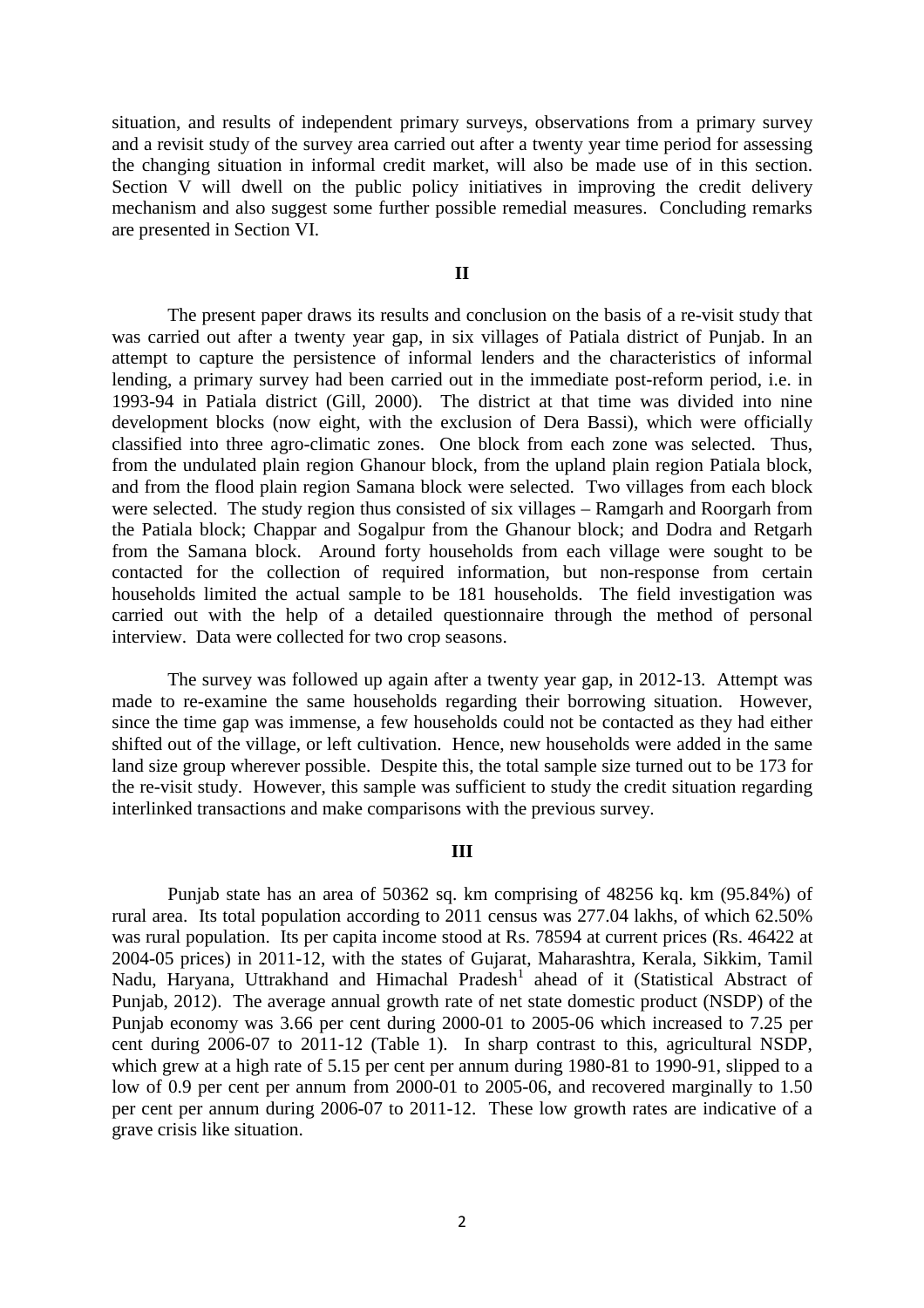The gravity of situation is further highlighted if the share of agriculture sector in NSDP is observed (Table 2). This share was 54.27 per cent in 1970-71, which declined sharply to 27.32 per cent in 2012-13, a decline of nearly 27 percentage points. The share of manufacturing sector doubled from around 8 per cent to nearly 17 per cent, i.e. an increase of 9 percentage points. Services sector improved its share. The deceleration of the growth rate has reduced the relative income share of the agricultural sector.

| Table 1: Average Annual Growth Rates of NSDP and Agricultural NSDP of Punjab |  |  |
|------------------------------------------------------------------------------|--|--|
|                                                                              |  |  |

|                    |                          | (per cent per annum) |
|--------------------|--------------------------|----------------------|
| Year               | <b>Agricultural NSDP</b> | NSDP of Punjab       |
| 1980-81 to 1990-91 | 5.15                     | 2.39                 |
| 1991-92 to 1998-99 | 2.16                     | 2.55                 |
| 2000-01            | 0.69                     | 3.40                 |
| 2001-02            | $-0.18$                  | 1.32                 |
| 2002-03            | $-5.79$                  | 2.57                 |
| 2003-04            | 7.79                     | 4.94                 |
| 2004-05            | 1.78                     | 5.24                 |
| 2005-06            | 1.11                     | 4.52                 |
| 2000-01 to 2005-06 | 0.90                     | 3.66                 |
| 2006-07            | 2.70                     | 10.78                |
| 2007-08            | 3.7                      | 8.67                 |
| 2008-09            | 1.82                     | 5.54                 |
| 2009-10            | $-1.30$                  | 6.4                  |
| $2010-11$ (P)      | 1.14                     | 6.5                  |
| $2011-12$ (Q)      | 0.96                     | 5.6                  |
| 2006-07 to 2011-12 | 1.50                     | 7.25                 |
| $2012-13(A)$       | 0.22                     | 5.20                 |

Source: Estimated from NSDP at Factor Cost by Sectors in Punjab; Economic and Statistical Organization, Govt. of Punjab: Statistical Abstract of Punjab (various issues)

Note: (i) Figures till 1998-99 are at 1980-81 prices; till 2005-06 at 1999-2000 prices, and 2006-07 onwards at 2004-05 prices.<br>(ii) Pimplies Provisional: O implies Ouick Estimates: A implies Advance

P implies Provisional; Q implies Quick Estimates; A implies Advance

This structural shift, however, is in contrast to the high degree of dependence of population on agriculture in Punjab. In 1971, workforce engaged in agriculture (cultivators and agricultural workers) was 62.67 per cent, which dramatically fell to 35.6 per cent in 2011 (Table 3). However, it is still high compared to the sectoral share of agriculture in NSDP. Simultaneously, the cultivator population declined by more than half, although that of, agricultural workers did not decline as much. The share of industrial workers too declined slightly, while the gain of workforce in the services sector was dramatic – from 26 per cent to 54 per cent over the period 1971-2011. This is indicative of the curious phenomenon of Punjab economy having bypassed the usual path of structural transformation and becoming service oriented prematurely. Agriculture income has been squeezed much more than the lift of workforce from this sector. A substantial portion of the workforce still dependent on agriculture for livelihood is facing the problem of being gainfully employed elsewhere.

Another difficult situation confronting the cultivators relates to the tardy growth of minimum support prices (MSP) for wheat and paddy which are the two major crops of Punjab. Table 4 clearly brings out that the real rise of MSP was negative during the period 1980-81 to 2005-06, while there was a marginal increase from 2005-06 to 2011-12. This is in the face of greater increase in the total operational costs of paddy and wheat as compared to increase in yield, which substantially lowers the margins of cultivators (Singh, K. 2009). Besides, there is expenditure to be made on machinery and its maintenance/replacement, apart from the mandatory consumption expenditures.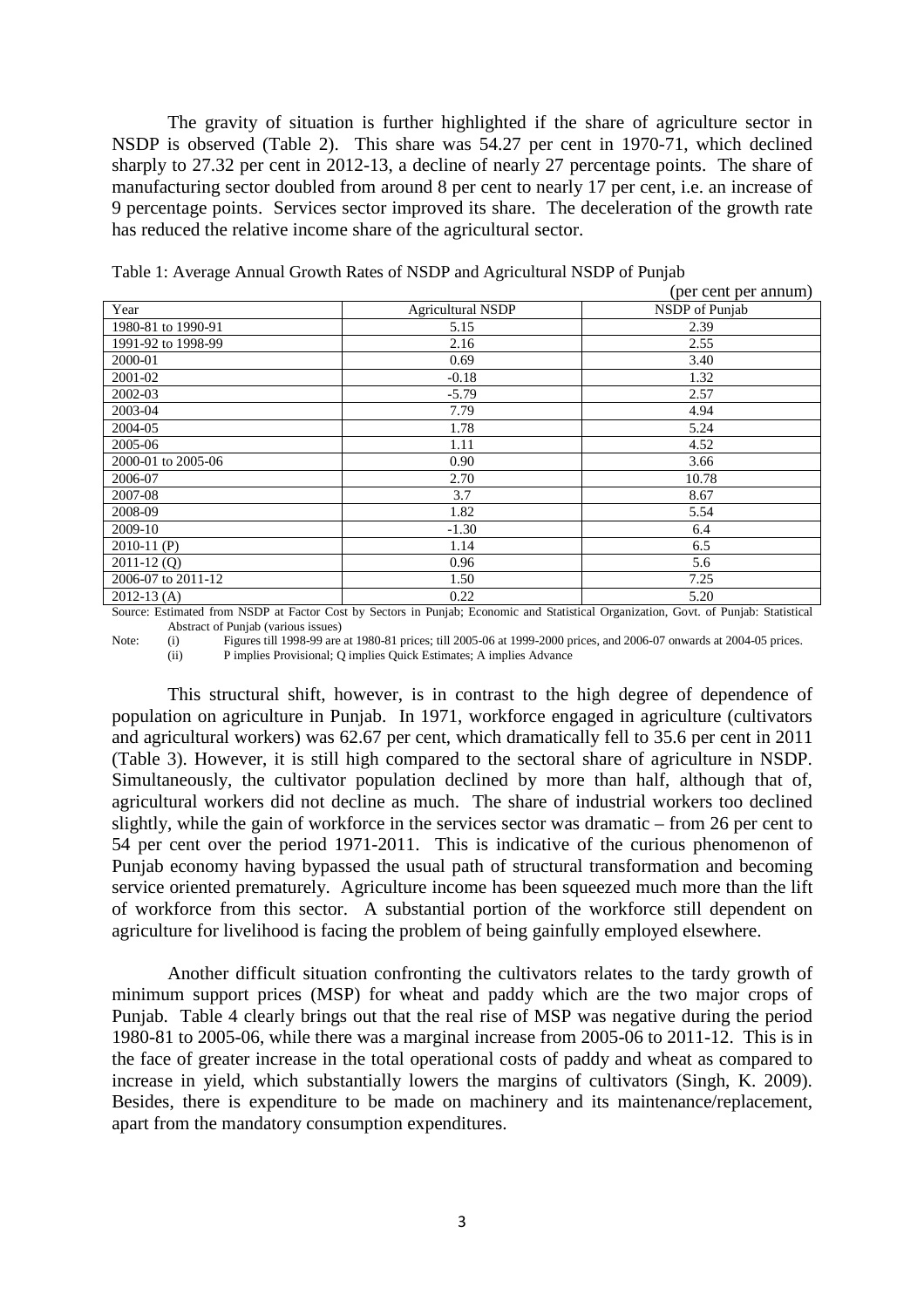|                              |         |         |         |         |         |         | (percentage) |
|------------------------------|---------|---------|---------|---------|---------|---------|--------------|
| $Year \rightarrow$           | 1970-71 | 1980-81 | 1990-91 | 2000-01 | 2010-11 | 2011-12 | 2012-13      |
| Sector $\downarrow$          |         |         |         |         | (P)     | (Q)     | (A)          |
| Agriculture and              | 54.27   | 48.46   | 47.63   | 37.79   | 29.43   | 28.28   | 27.32        |
| Livestock                    |         |         |         |         |         |         |              |
| (a) Agriculture              | 38.51   | 32.22   | 30.69   | 26.45   | 19.98   | 19.06   | 18.40        |
| (b) Livestock                | 15.76   | 16.24   | 18.94   | 11.34   | 09.45   | 09.22   | 8.92         |
| Manufacturing                | 08.04   | 11.00   | 16.27   | 12.93   | 16.62   | 16.60   | 16.79        |
| Electricity, gas and         | 00.84   | 01.31   | 02.45   | 02.24   | 01.30   | 01.17   | 1.13         |
| water supply                 |         |         |         |         |         |         |              |
| Construction                 | 09.21   | 06.15   | 03.74   | 05.16   | 07.79   | 07.73   | 6.79         |
| Trade, Hotel and             | 10.96   | 14.58   | 11.33   | 15.53   | 12.47   | 12.29   | 12.40        |
| Restaurants                  |         |         |         |         |         |         |              |
| Transport, Storage and       | 01.73   | 02.05   | 02.32   | 04.19   | 04.91   | 04.88   | 4.56         |
| Communication                |         |         |         |         |         |         |              |
| Banking and Insurance        | 01.80   | 02.55   | 04.67   | 04.56   | 05.58   | 05.74   | 6.07         |
| Real Estate and              | 04.79   | 04.26   | 03.20   | 03.69   | 04.41   | 04.48   | 4.58         |
| <b>Business Services</b>     |         |         |         |         |         |         |              |
| <b>Public Administration</b> | 01.79   | 02.81   | 03.28   | 04.27   | 04.50   | 04.54   | 4.55         |
| Others                       | 06.57   | 06.81   | 05.11   | 9.14    | 10.68   | 11.66   | 12.86        |

Table 2: Sectoral Distribution of NSDP at Factor Cost in Punjab

Source: Economic and Statistical Organization, Statistical Abstract of Punjab (various issues), Govt. of Punjab. Note: P implies Provisional; Q implies Quick Estimates; A implies Advance

|                           |        |        |        |        | (Percentage) |
|---------------------------|--------|--------|--------|--------|--------------|
| Year $\rightarrow$        | 1971   | 1981   | 1991   | 2001   | 2011         |
| Sector $\downarrow$       |        |        |        |        |              |
| Agriculture               | 62.67  | 58.02  | 56.07  | 38.95  | 35.60        |
| (a) Cultivators           | 42.56  | 35.86  | 31.44  | 22.62  | 19.55        |
| (b) Agricultural          | 20.11  | 22.16  | 24.63  | 16.32  | 16.05        |
| Workers                   |        |        |        |        |              |
| <b>Industrial Workers</b> | 11.30  | 13.50  | 12.28  | 08.43  | 10.24        |
| <b>Other Workers</b>      | 26.03  | 28.47  | 31.65  | 52.63  | 54.16        |
| Total                     | 100.00 | 100.00 | 100.00 | 100.00 | 100.00       |

### Table 3: Structure of Workforce in Punjab

Source: Calculated from Economic and Statistical Organization, Statistical Abstract of Punjab (various issues), Govt. of Punjab.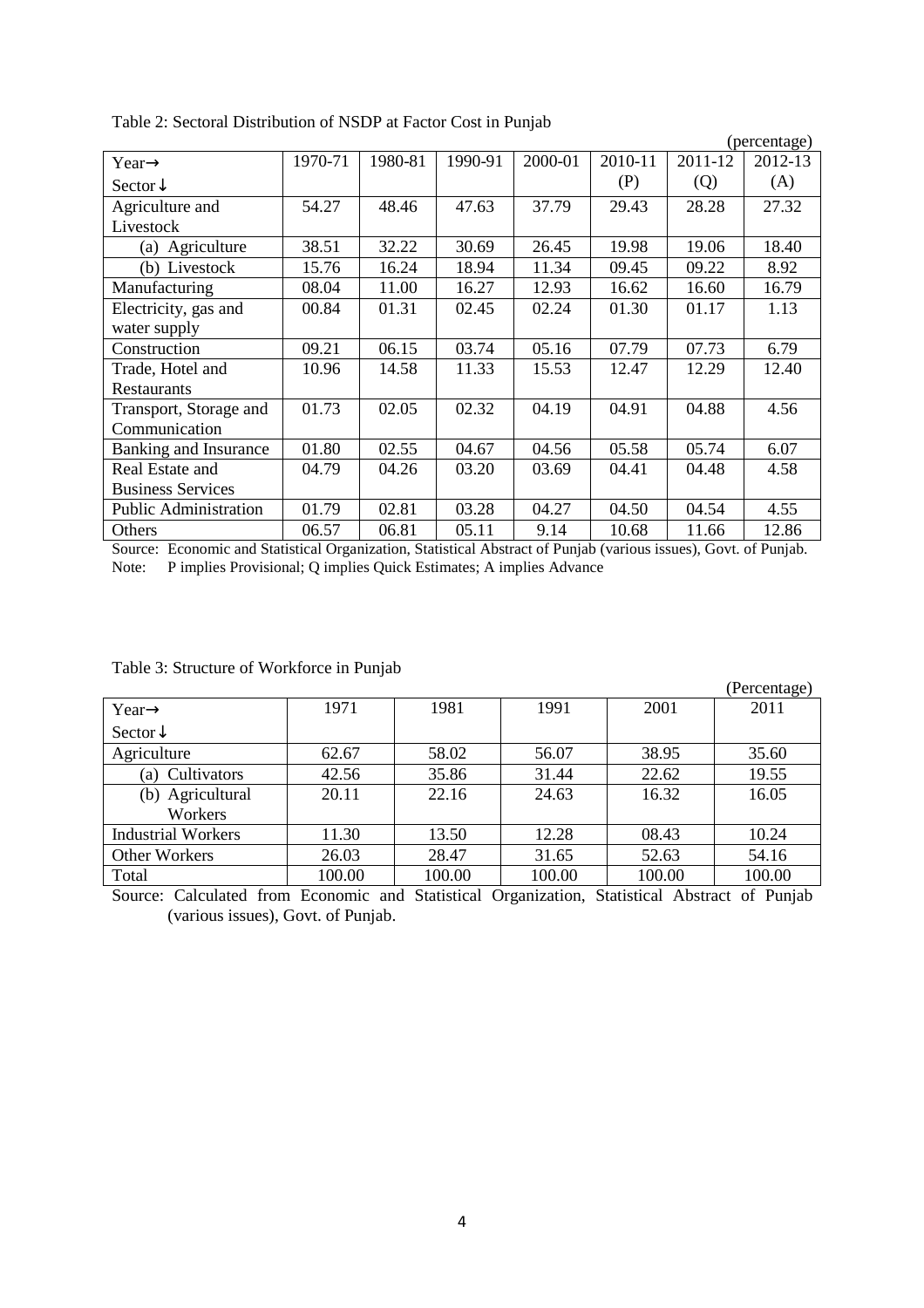| Year               | MSP of Wheat at       | MSP of Wheat at        | MSP of Paddy at       | MSP of Paddy at        |
|--------------------|-----------------------|------------------------|-----------------------|------------------------|
|                    | <b>Current Prices</b> | <b>Constant Prices</b> | <b>Current Prices</b> | <b>Constant Prices</b> |
| 1980-81            | 130                   | 399.63                 | 105                   | 322.78                 |
| 1985-86            | 162                   | 336.06                 | 142                   | 294.54                 |
| 1990-91            | 225                   | 307.04                 | 205                   | 279.75                 |
| 1995-96            | 380                   | 317.86                 | 360                   | 301.13                 |
| 2000-01            | 610                   | 393.17                 | 510                   | 328.71                 |
| 2005-06            | 640                   | 598.13                 | 570                   | 532.71                 |
| 2011-12            | 1285                  | 709.94                 | 1080                  | 596.68                 |
| Average Annual     |                       |                        |                       |                        |
| <b>Growth Rate</b> |                       |                        |                       |                        |
| (1980-81 to 2005-  | $-0.69$               |                        |                       | $-0.33$                |
| 06 (1993-94)       |                       |                        |                       |                        |
| prices)            |                       |                        |                       |                        |
| 2005-06 to 2011-   |                       |                        |                       |                        |
| 12 (2004-05)       | 2.67                  |                        |                       | 1.72                   |
| prices)            |                       |                        |                       |                        |

 $(in Rs.)$ 

Table 4: Minimum Support Prices for Wheat and Paddy

Source: (i) Rangi and Singh (2007) quoted in Gill (2010).

(ii) Govt. of India, Economic Survey 2012-13.

 The above factors have proved to be an ever increasing financial burden on the farmers, leading them more and more towards indebtedness for fulfilling production as well as consumption needs. Their repayment capacity too has been severely jeopardised. Institutional credit had seemingly not been enough to keep farmers away from the informal lenders, resulting in their exploitation and distress driven suicides.

#### **IV**

 Rural credit market in India has always been characterized by the coexistence of both formal and informal sources of finance. Before the beginning of the First Plan in 1951, almost the entire credit needs of the rural sector were provided by the money lenders (Pradhan 2013). The evolution of institutional credit to agriculture can be broadly classified into four distinct phases (Golait 2007):

- (i) 1904-1969 (dominance of cooperatives, setting up of Reserve Bank of India  $(RBI)$ :
- (ii) 1969-1975 (nationalization of commercial banks and setting up of Regional Rural Banks (RRBs)); Priority sector norms (1972);
- (iii) 1975-1990 (setting up of NABARD)
- (iv) 1991 onwards (financial sector reforms, microfinance and SHG-Bank Linkage).

The enactment of the Cooperative Societies Act in 1904 laid the ground for the institutional involvement in agricultural credit. The decade of 1970s marked the entry of commercial banks into the arena of agricultural credit. The setting up of RRBs in 1975 and the formation of National Bank for Agriculture and Rural Development (NABARD) in 1982 were commendable efforts by RBI to institutionalize the credit channel for rural sector.

These efforts have culminated into a multi-agency approach for purveying credit to agriculture, comprising of cooperative banks, scheduled commercial banks and RRBs. The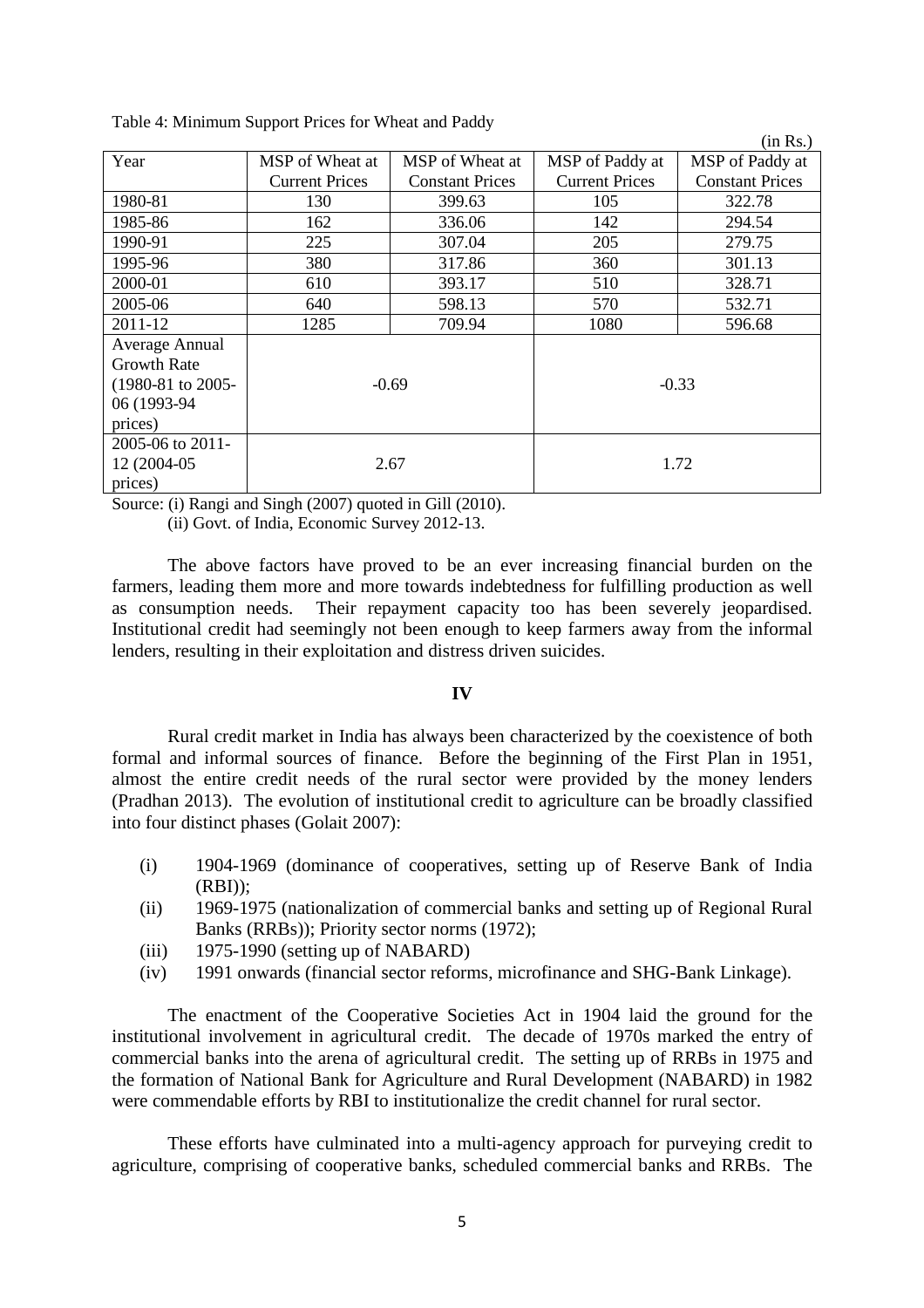spread of this institutional machinery led to a considerable increase in the share of institutional credit for agriculture, from around 7 per cent in 1951 to more than 60 per cent in 2002. The share of non-institutional sources accordingly declined from 93 per cent to 39 per cent during the same period (All India Debt and Investment Survey and NSSO, quoted in Subbarao, 2012). Institutional share wise, the share of commercial banks in 2011-12 was the maximum (72.4 per cent), followed by cooperative banks (16.9 per cent) and RRBs (10.6 per cent). The break-up of this share in 1991-92 was 43 per cent, 52 per cent and 5 per cent respectively (NABARD Annual Reports).

|         |              |              |             | (Rs. in Lakhs) |
|---------|--------------|--------------|-------------|----------------|
| Year    | Commercial   | Co-operative | <b>RRBs</b> | Total          |
|         | <b>Banks</b> | <b>Banks</b> |             |                |
| 1970-71 | 1799.39      | 8410.45      |             | 10209.84       |
|         | (17.62)      | (82.38)      |             | (100.00)       |
| 1980-81 | 14458.14     | 24058.45     |             | 38516.59       |
|         | (37.54)      | (62.46)      |             | (100.00)       |
| 1995-96 | 76380        | 115612       | 3908        | 195900         |
|         | (38.99)      | (59.02)      | (1.99)      | (100.00)       |
| 2000-01 | 260990       | 240795       | 13286       | 515071         |
|         | (50.67)      | (46.75)      | (2.58)      | (100.00)       |
| 2004-05 | 769593       | 468125       | 41698       | 1279416        |
|         | (60.15)      | (36.59)      | (3.26)      | (100.00)       |
| 2010-11 | 3031032      | 553062       | 165666      | 3749760        |
|         | (80.83)      | (14.75)      | (4.42)      | (100.00)       |
| 2011-12 | 2759569      | 547840       | 202755      | 3510164        |
|         | (78.62)      | (15.61)      | (5.78)      | (100.00)       |
| 2012-13 | 3052976      | 618748       | 237073      | 3908797        |
|         | (78.11)      | (15.83)      | (6.06)      | (100.00)       |

Table 5: Institutional Credit Flow to Agriculture in Punjab

Source: (i) EPW Research Foundation 2007-08: Agricultural Credit in India: Changing Profile and Regional Imbalances – Special Tabulations provided by NABARD.

(ii) Controlling Heads of Banks, Chandigarh.

(iii) P. Satish (2006).

Note: (i) Figures are for direct agricultural advances.

(ii) Figures in parentheses are percentages to total.

The agriculture credit market structure in Punjab too comprises of both the institutional and the non-institutional sources. The institutional sources, like the rest of India, are multi agency, comprising of scheduled commercial banks (29), RRBs (3) and Cooperative Banks. The cooperative credit structure has two constituents – short term agricultural credit institutions and long term agricultural credit institutions. The former are a three-tiered structure with the Punjab State Cooperative Bank at the apex level, the Central Cooperative Banks (CCBs) at the district/tehsil level, and the Primary Agricultural Credit Societies (PACS) which disburse loans to the ultimate borrowers. At present, there are 20 CCBs with 827 branches, and 3968 PACS (Statistical Abstract of Punjab, 2012). The long-term agricultural needs are met by the Agricultural Development Banks, with the Punjab State Cooperative Agriculture Development Banks (SCADS) at the apex and the Primary Cooperative Agricultural Development Banks (PCADB) at the grassroot level. At present there are 89 branches/offices of the PCADBs. There are three RRBs in the State – Sutlej Gramin Bank, Malwa Gramin Bank, and Punjab Gramin Bank, sponsored by Punjab and Sind Bank, State Bank of Patiala, and Punjab National Bank, respectively.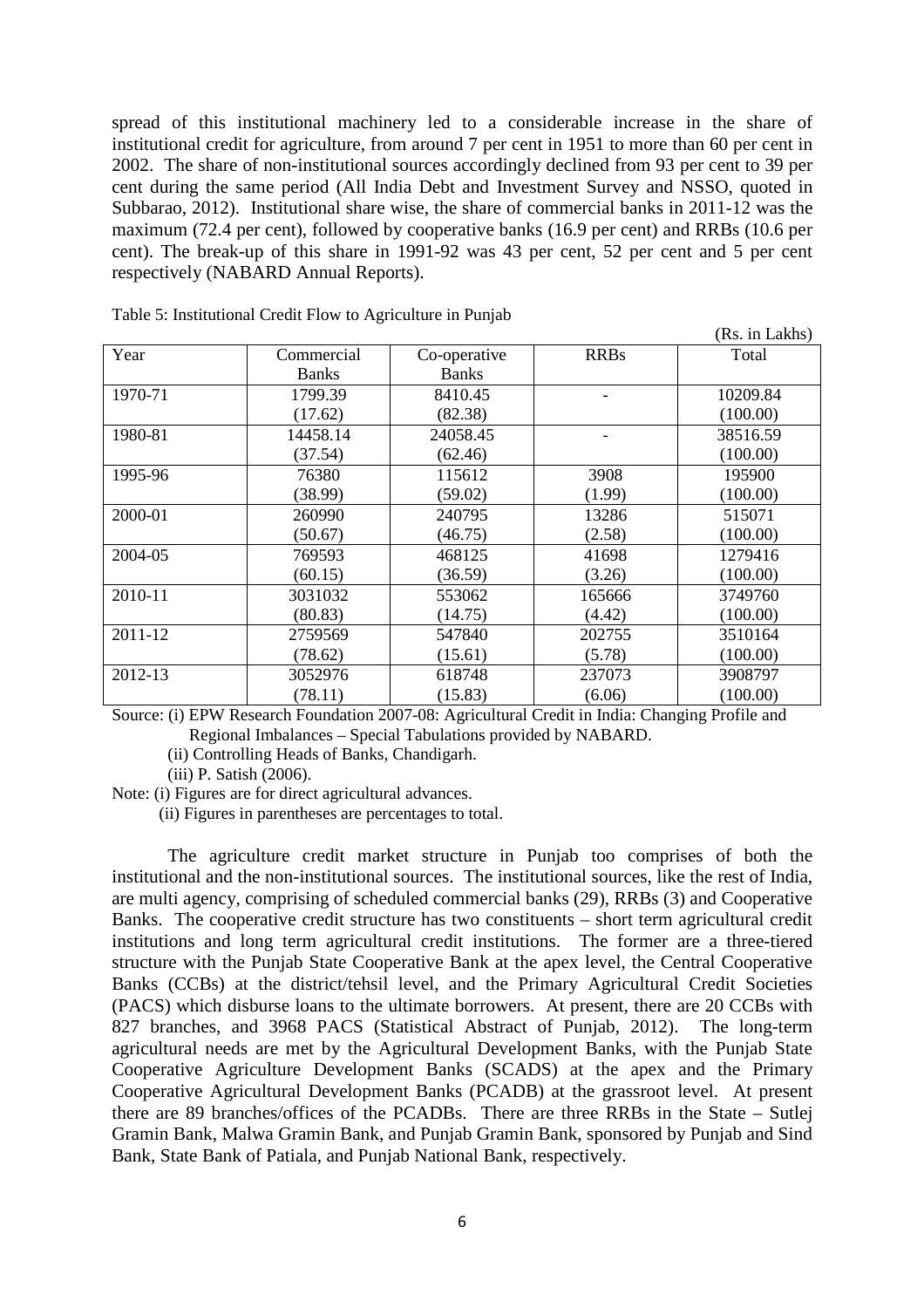Table 5 gives the institutional credit flow to agriculture in Punjab. It can be observed that while in the immediate post-reform era, the share of cooperative banks in institutional credit was the maximum; their share has been declining over the years, especially till 2010- 11, after which the share of cooperatives picked up only slightly. The share of commercial banks, on the other hand, increased tremendously.

| Year (As on March) | <b>Branches</b> (Number) | Deposits<br>(Rs. in lakhs) | Credit<br>(Rs. in Lakhs) | Credit-Deposit<br>(C-D) Ratio |
|--------------------|--------------------------|----------------------------|--------------------------|-------------------------------|
| 2000               | 1699<br>(51.66)          | 1111047                    | 564272                   | 0.51                          |
| 2001               | 1706<br>(51.40)          | 1225428                    | 666586                   | 0.54                          |
| 2002               | 1713<br>(51.16)          | 1524893                    | 885446                   | 0.58                          |
| 2003               | 1754<br>(51.12)          | 1662521                    | 922893                   | 0.55                          |
| 2004               | 1748<br>(50.19)          | 1799049                    | 954890                   | 0.53                          |
| 2005               | 1751<br>(48.31)          | 1905518                    | 1088003                  | 0.57                          |
| 2006               | 1723<br>(48.48)          | 2027228                    | 1235520                  | 0.61                          |
| 2007               | 1732<br>(46.82)          | 2338668                    | 1542670                  | 0.66                          |
| 2008               | 1770<br>(45.94)          | 2631617                    | 1649177                  | 0.63                          |
| 2009               | 1817<br>(45.23)          | 3158440                    | 1898232                  | 0.60                          |
| 2010               | 1882<br>(4443)           | 3521932                    | 2125737                  | 0.60                          |
| 2011               | 2008<br>(43.36)          | 4007040                    | 2539315                  | 0.63                          |
| 2012               | 2140<br>(43.25)          | 4466595                    | 2906282                  | 0.65                          |
| 2013               | 2389<br>(43.96)          | 5221820                    | 3576069                  | 0.68                          |

Table 6: Bank Branches, Deposits and Credit in Rural Areas in Punjab

Source: Controlling Heads of Banks, Chandigarh.

Note: (i) Figures are total of scheduled commercial banks, RRBs and Co-operative Banks.

(ii) Figures in parentheses are percentages to total bank branches in Punjab

 Table 6 gives an indication of banks' reach out to rural areas and the use of rural deposits for rural credit (credit-deposit i.e. C-D ratio) in Punjab. While the rural branches increased in absolute numbers, their share in total bank branches decreased from 2000 till 2012, with only a non-descript improvement in 2013. The rural C-D ratio, on the other hand, increased over the same period, although till 2005, the bank branches had not even maintained the RBI stipulated mandatory C-D ratio of at least 60 per cent. At present, it is around 68 per cent. Also, while deposits had increased nearly 4.5 times during this 13 year period, credit had increased by nearly 6.5 times. However, if we consider rural C-D ratio for scheduled commercial banks only, it was 57 per cent in 2012, as compared to 72.73 per cent for rural India for the same year. (RBI, Quarterly Statistics on Deposits and Credit of Scheduled Commercial Banks).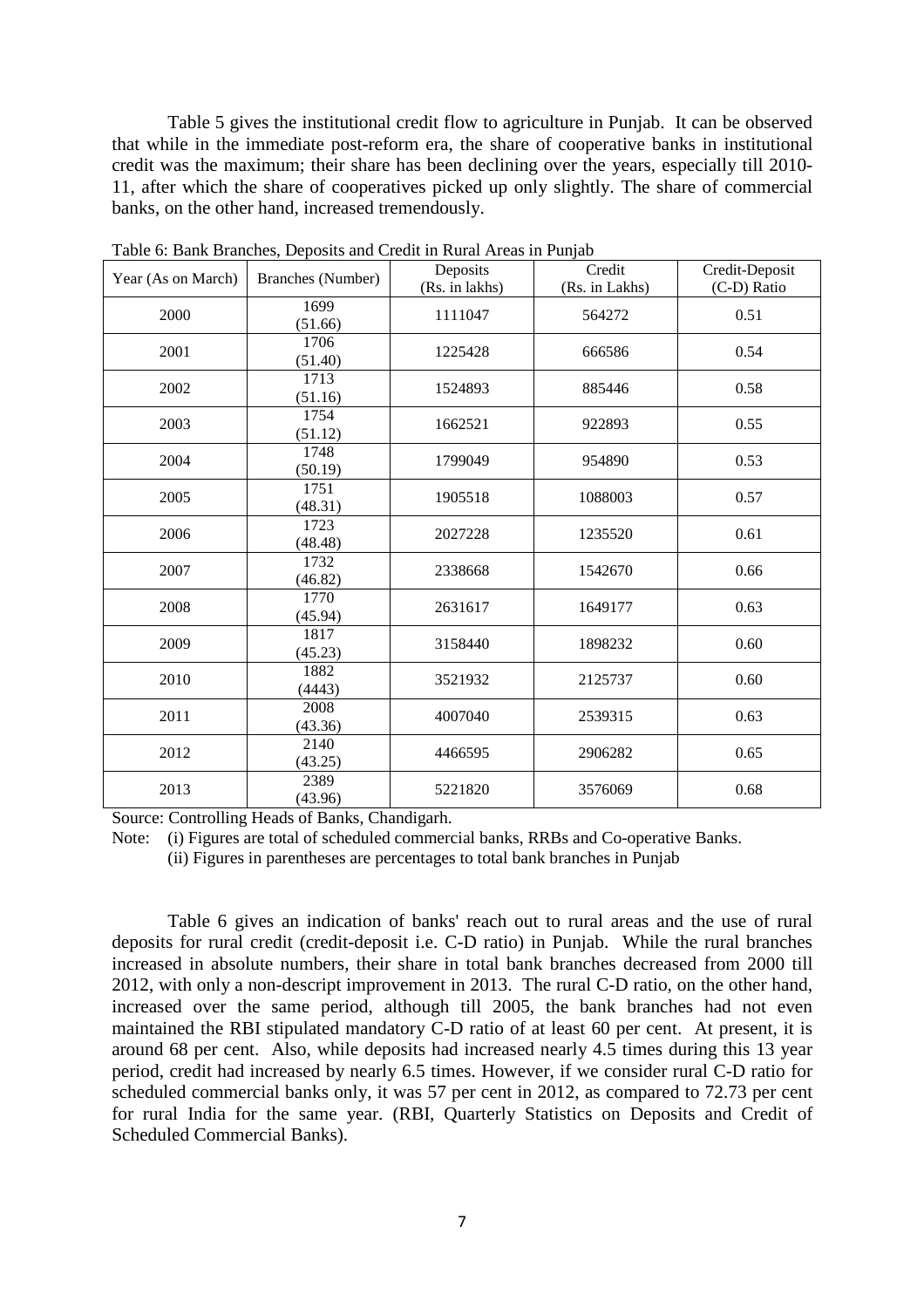Against this backdrop of institutional finance, a disturbing feature of the post reform period in Punjab, as in the rest of the country is the persistence of the informal lenders. In 1962, non-institutional credit agencies accounted for 89 per cent of outstanding cash debt, which decreased to 22 per cent in 1992. But in 2002, informal sources again increased their share to around 44 per cent (Table 7). The challenge of lowering Non Performing Assets and meeting other prudential norms in the wake of financial sector reforms translated into less favours for agriculture. This, combined with backtracking of public expenditure on health, education and rural development forced greater borrowings from informal sources. Independent surveys carried out after this period also highlight the hold of informal lenders who mainly operate in the garb of commission agents (Table 8). These are the lenders, who finance cultivators to obtain exclusive rights to purchase their crop, and/or force them to purchase inputs only from the lenders. This, apart from the exorbitant rates of interest charged on the loan amount. Such dual transactions, technically called interlinked credit transactions are an important aspect of the informal indebtedness.

Table 7: Share of Institutional and Non-Institutional Agencies in Outstanding Cash Debt in Rural Areas in Punjab  $(D_{\text{energy}})$ 

|                   |            |              |                          | $r$ cicciit $r$ |
|-------------------|------------|--------------|--------------------------|-----------------|
| Year (As on June) | Government | Cooperatives | Commercial               | Informal        |
|                   |            |              | <b>Banks</b>             |                 |
| 1962              | 3.6        |              | $\overline{\phantom{0}}$ | 89.3            |
| 1972              | 5.2        | 24           |                          | 67.7            |
| 1982              | 8.9        | 21.4         | 43.8                     | 25.5            |
| 1992              | 2.5        | 20.1         | 55.3                     | 22.1            |
| 2002              |            | 19.0         | 28.6                     |                 |

Source: Compiled from All India Debt and Investment Surveys: quoted in Pradhan 2013.

|                         |            |             |        |                   | (Per cent) |
|-------------------------|------------|-------------|--------|-------------------|------------|
| Credit Agency           | 1997       | 2002        | 2003   | 2005-06           | 2008       |
|                         | (Shergill) | (P. Satish) | (NSSO) | (Sukhpal, et. al) | (Shergill) |
| <b>Commercial Banks</b> | 19.42      | 24.43       | 28.40  | 44.65             | 31.78      |
| Co-operatives           | 27.14      | 30.12       | 17.60  | 17.28             | 18.91      |

Commission Agents | 46.32 | 45.45<sup>\*</sup> | 44.50 | 31.98 | 43.36

Table 8: Estimates of Agency-wise Share in Credit Flow to Agriculture in Punjab

Source: Field Surveys of Authors, NSSO 59<sup>th</sup> Round, 2005. Note: \* credit from all informal sources.

 In an attempt to capture the persistence (or otherwise) of informal lenders changing (if any) and characteristics of informal lending, a survey that had been carried out in the immediate post reform period i.e. 1993-94 in six villages of Patiala district of Punjab (Gill 2000), was followed up again after a twenty year gap i.e. in 2012-13. The change in sourcewise borrowings of these households over the two points of time is presented in Table 9. The table gives some startling results in the sense that although borrowings from co-operatives registered some change, commercial banks found immense favour, save for the landless and extra large cultivators (whose preference for commercial banks was the same). At the same time, percentage of households borrowing from informal lenders had gone down for all size groups of holdings, except the extra large farmers. The reasons, as reported by the respondents, were policy initiatives undertaken since the last few years, like lowering interest rates (under the interest subvention scheme) of institutional loans, increasing the limit of collateral free loans, Kisan Credit Card (KCC), scheme, the debt waiver, debt relief and one time settlement (OTS) schemes, and debt swap schemes to bring farmers into the institutional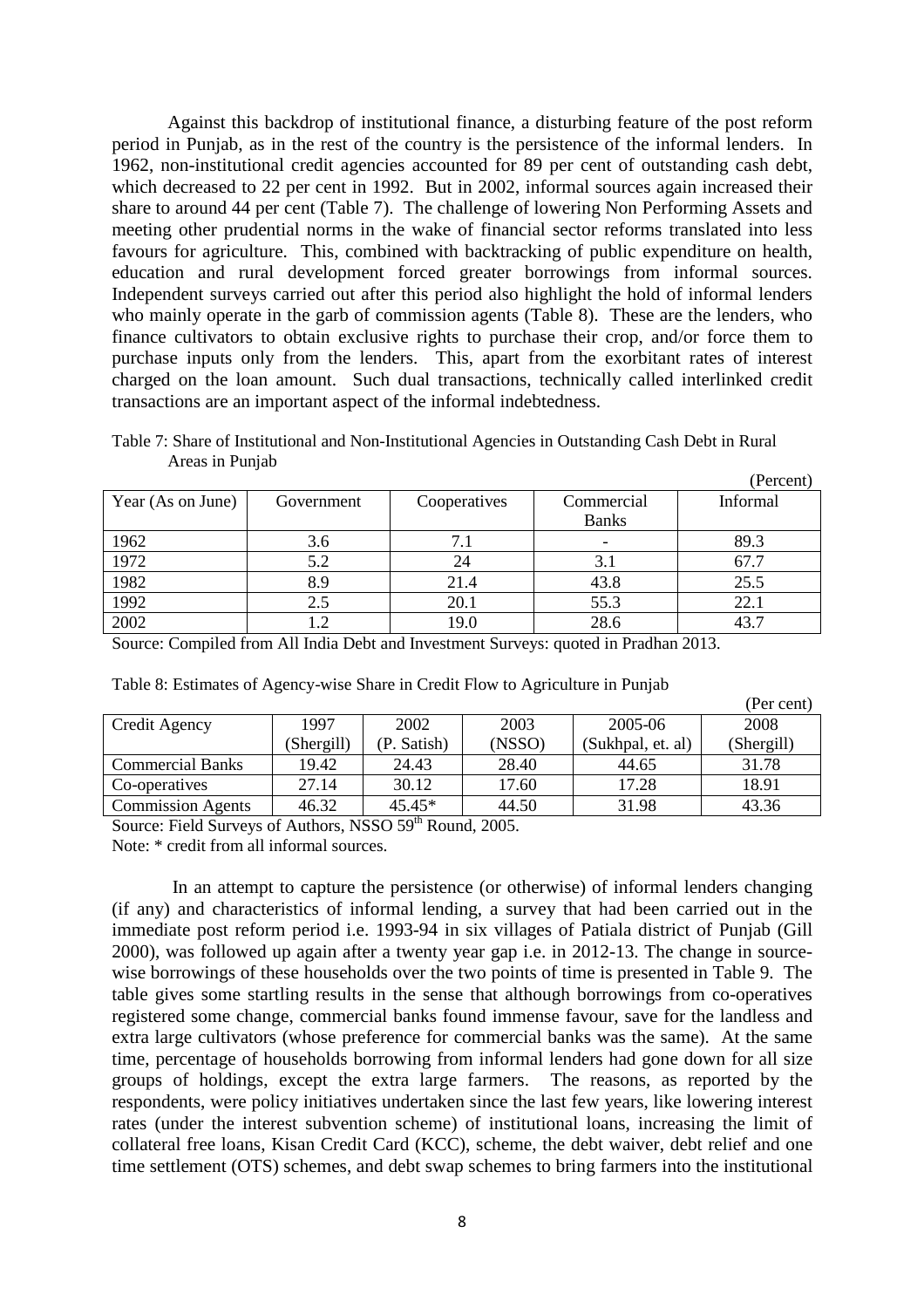fold. The landless, who had to compulsorily borrow from landlords by providing their labour as collateral, had found relief in schemes like MGNREGA. Overall, the percentage of households of all size groups' borrowings from commercial banks was 44.5 per cent, 54.33 per cent from cooperatives, and 42.2 per cent from informal sources, as compared to 24.3 per cent, 62.4 per cent and a staggering 86.2 per cent respectively in 1993-94. Interestingly, an intensive survey of three of the most distressed districts of Punjab – Sangrur, Mansa and Bathinda – also pointed out a somewhat similar decline in the percentage of households borrowing from non-institutional sources (Singh, Bhangoo and Sharma 2013). Another study revealed that for rural labour households in Punjab, the debt by source of borrowing registered the percentage shares of formal and informal debt as 19 and 81 respectively in 2004-05, which changed to 35 and 65 per cent respectively in 2009-10, a clear shift towards institutional finance (Chandrasekhar 2014).

| Size Group of        |         | Commercial   |         | Co-operatives | Informal |                | Non-Borrower |                 | Total |                |
|----------------------|---------|--------------|---------|---------------|----------|----------------|--------------|-----------------|-------|----------------|
| Holding              |         | <b>Banks</b> |         |               |          | Lenders        |              | from any source |       |                |
| $(Acres) \downarrow$ | 1993-   | 2012-        | 1993-   | 2012-         | 1993-    | 2012-          | 1993-        | 2012-           | 1993- | 2012-          |
|                      | 94      | 13           | 94      | 13            | 94       | 13             | 94           | 13              | 94    | 13             |
| Landless             | 5.      | 6            | 4       | 9             | 21       | 14             | 6            | 15              | 36    | 44             |
|                      | (13.89) | (13.64)      | (11.11) | (20.45)       | (58.33)  | (31.82)        | (16.67)      | (34.10)         | (100) | (100)          |
| Upto $2.5$           | 2       | 14           | 17      | 24            | 23       | 16             |              | 4               | 43    | 58             |
|                      | (4.65)  | (24.14)      | (39.53) | (41.38)       | (53.49)  | (27.58)        | (2.33)       | (6.90)          | (100) | (100)          |
| $2.51 - 5.00$        | 8       | 27           | 30      | 31            | 31       | 18             | 3            | 4               | 72    | 80             |
|                      | (11.11) | (33.75)      | (41.67) | (38.75)       | (43.05)  | (22.50)        | (4.17)       | (5.00)          | (100) | (100)          |
| 5.01-10.00           | 10      | 19           | 29      | 19            | 37       | 16             | 3            | 8               | 79    | 62             |
|                      | (12.66) | (30.65)      | (36.71) | (30.65)       | (46.83)  | (25.81)        | (3.80)       | (12.90)         | (100) | (100)          |
| 10.01-25.00          | 14      | 10           | 27      | 10            | 36       |                |              |                 | 77    | 28             |
|                      | (18.18) | (35.71)      | (35.07) | (35.17)       | (46.75)  | (25.00)        | (0.00)       | (3.57)          | (100) | (100)          |
| Above 25.00          | 5.      |              | 6       |               | 8        | $\mathfrak{D}$ |              |                 | 19    | $\overline{4}$ |
|                      | (26.32) | (25.00)      | (31.58) | (25.00)       | (42.10)  | (50.00)        | (0.00)       | (0.00)          | (100) | (100)          |

Table 9: Number of Household Borrowing from Different Sources: Changing Trend from 1993-94 to 2012-13

Source: Field Survey.

Note: (i) Figures in parentheses are percentages.

 $(ii)$  – implies Nil

(iii) Households borrowing from multiple sources have been counted in each group.

 It is also pertinent to note that percentage of non-borrowers had decreased. This was mainly in households where alternative sources of income had been generated because some member of the family, a child in 1993-94, had grown up and found work as a driver, mechanic, watchman, army etc or in schemes like MGNREGA. The minimum numbers of non-borrower households were from the category of large and extra large farmers. It was just the extra large cultivator size group that continued to rely heavily, rather more, on the informal lenders.

 Despite the decline, it cannot be denied that borrowings from informal sources persist for all size class of households. Tables 10A and 10B present and compare the main types of informal lenders, and the way in which credit transactions are interlinked with other transactions as a form of collateral. In 1993-94 it was the commission agent ('arhtiya' in local parlance) who was the dominant informal lender, and whose thrust was on crop as collateral. 75 per cent credit transactions were interlinked with output i.e. sale of crop only through the lender arhtiya. In some cases (9.55 per cent) credit was linked with both input and output, i.e. the lender doubled up as arhtiya as well as input supplier. For the landless, labour acted as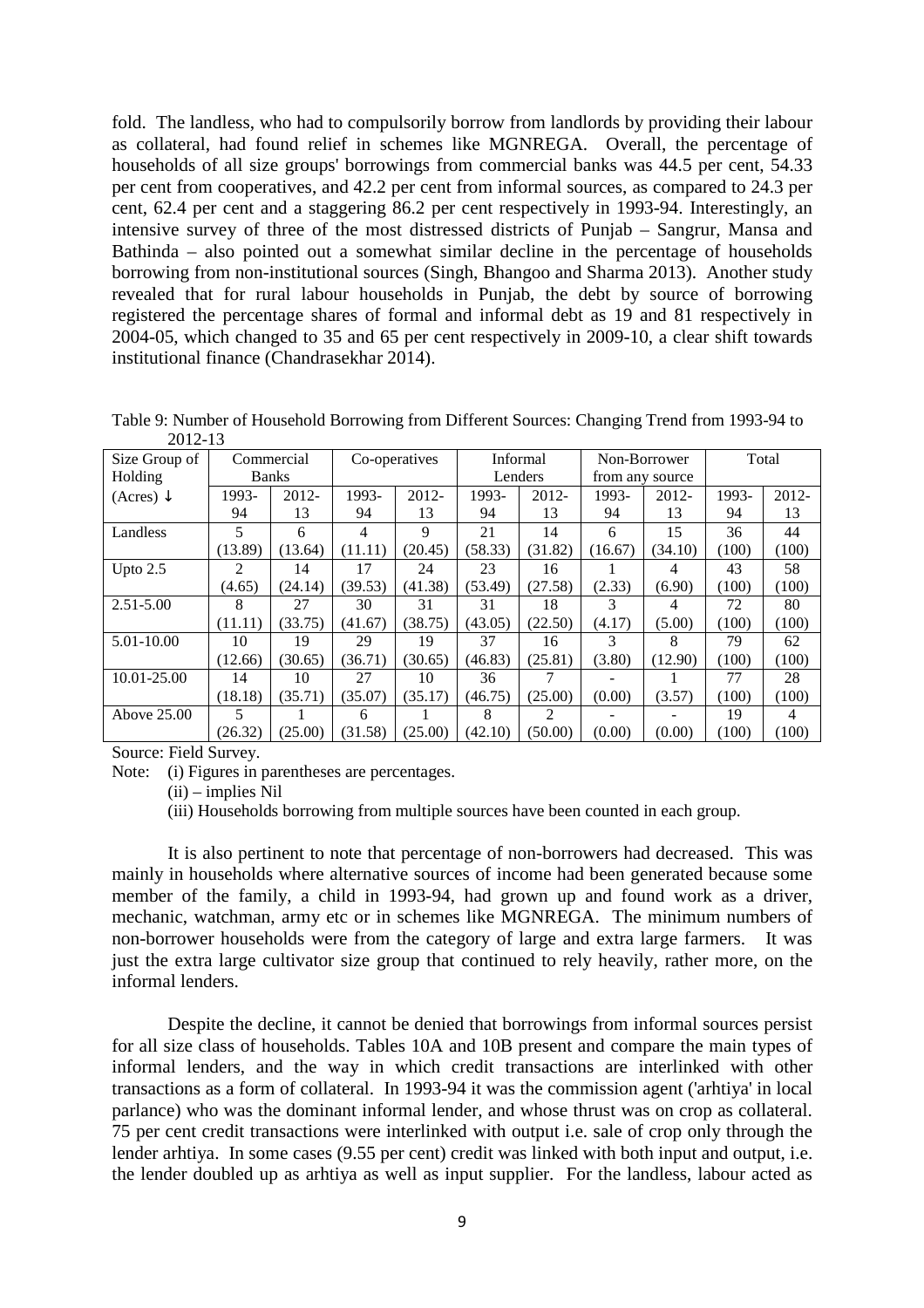collateral to obtain credit from landlords, i.e. the borrower or/and his family member(s) work for the landlord till repayment of loan. Only a small percentage could borrow without (or personal) surety.

| Size Group    | No. of             | Source of                |        |                          |                | Types of Linkage with    |                   | <b>Not</b>      |
|---------------|--------------------|--------------------------|--------|--------------------------|----------------|--------------------------|-------------------|-----------------|
| of Holding    | HH <sub>s</sub> in | Borrowing                | Land   | Labour                   | Output         | <b>B</b> oth             | None/Personal     | <b>Borrowed</b> |
| (Acres)       | the                |                          |        |                          |                | Input                    | Surety            | from            |
|               | Group              |                          |        |                          |                | and                      |                   | Informal        |
|               |                    |                          |        |                          |                | Output                   |                   | Source          |
| Landless      | 29                 | Landlord                 |        | 17                       | $\overline{2}$ | 1                        | 1                 | 8               |
|               |                    | C.A. cloth               |        |                          |                |                          |                   |                 |
|               |                    | merchant                 |        |                          |                |                          |                   |                 |
| Upto 2.5      | 25                 | C.A.,                    |        |                          | 16             | 5                        |                   | $\overline{2}$  |
|               |                    | Landlord                 |        |                          |                |                          |                   |                 |
| $2.51 - 5.00$ | 39                 | C.A.,                    |        |                          | 25             | 5                        | $\overline{2}$    | $\overline{7}$  |
|               |                    | Landlord                 |        |                          |                |                          |                   |                 |
| 5.01-10.00    | 41                 | C.A.,                    | 1      |                          | 32             | 3                        | 1                 | $\overline{4}$  |
|               |                    | Landlord                 |        |                          |                |                          |                   |                 |
| $10.01 -$     | 38                 | C.A.                     | 1      | $\overline{\phantom{a}}$ | 35             | 1                        |                   | $\overline{2}$  |
| 25.00         |                    |                          |        |                          |                |                          |                   |                 |
| Above 25      | 9                  | C.A.                     | -      | $\overline{\phantom{a}}$ | 8              | $\overline{\phantom{a}}$ | $\qquad \qquad -$ | 1               |
| Total         | 181                | $\overline{\phantom{a}}$ | 2      | 18                       | 118            | 15                       | 5                 | 24              |
|               |                    |                          | (1.27) | (11.46)                  | (78.16)        | (9.55)                   | (3.18)            |                 |

Table 10A: Number of Households Involved in Various Types of Interlinked Credit Transactions in the Informal Credit Market 1993-94

Source: Field Survey, Gill (2000)

Note: (i) Figures in parentheses are percentages to total borrowers from informal sources

i.e. 181-24=157 borrowers.

(ii) C.A. implies Commission Agent

(iii) - implies Nil

 Table 10B, presenting the results of the survey in 2012-13, revealed that although the arhtiya was still the dominant source, the linkage with output had declined (to around 59 per cent), and so had the linkage with labour. Apparently, land found greater favour with the lenders due to its high price, as a form of collateral (12.33 per cent) – more so in case of marginal farmers. But it was the commission agent who was demanding land as collateral either because he was also a landlord wanting to grab land or simply because land seemed better as collateral as crop (which could fail and give him nothing for sale). Interestingly, the percentage of households borrowing without interlinked contracts went up (around 25 per cent) in the later survey. The main households in this group belonged to the landless class or the marginal farmers, as they had borrowed from shopkeepers and relatives also and hence could escape providing collateral in those cases. Nearly 58 per cent households had not borrowed from informal sources, mainly because they were borrowing from both commercial banks and cooperatives.

A purpose wise analysis of the loans revealed that around 67 per cent (i.e. 115) of households had used the loan taken from either source for productive expenditures, while 54 per cent (94 in numbers) households had utilized their borrowings for unproductive purposes. However, a larger number of households (87) used their formal loans on productive purposes, while informal loans were used for unproductive by a bigger number (47) of households. The unproductive purposes were mainly house construction/repair and marriages, a result which is in consonance with not only our earlier survey (Gill, 2000), but also of surveys carried out by other economists (Shergill, 2010; Sukhpal Singh et al 2007). Healthcare expenses did not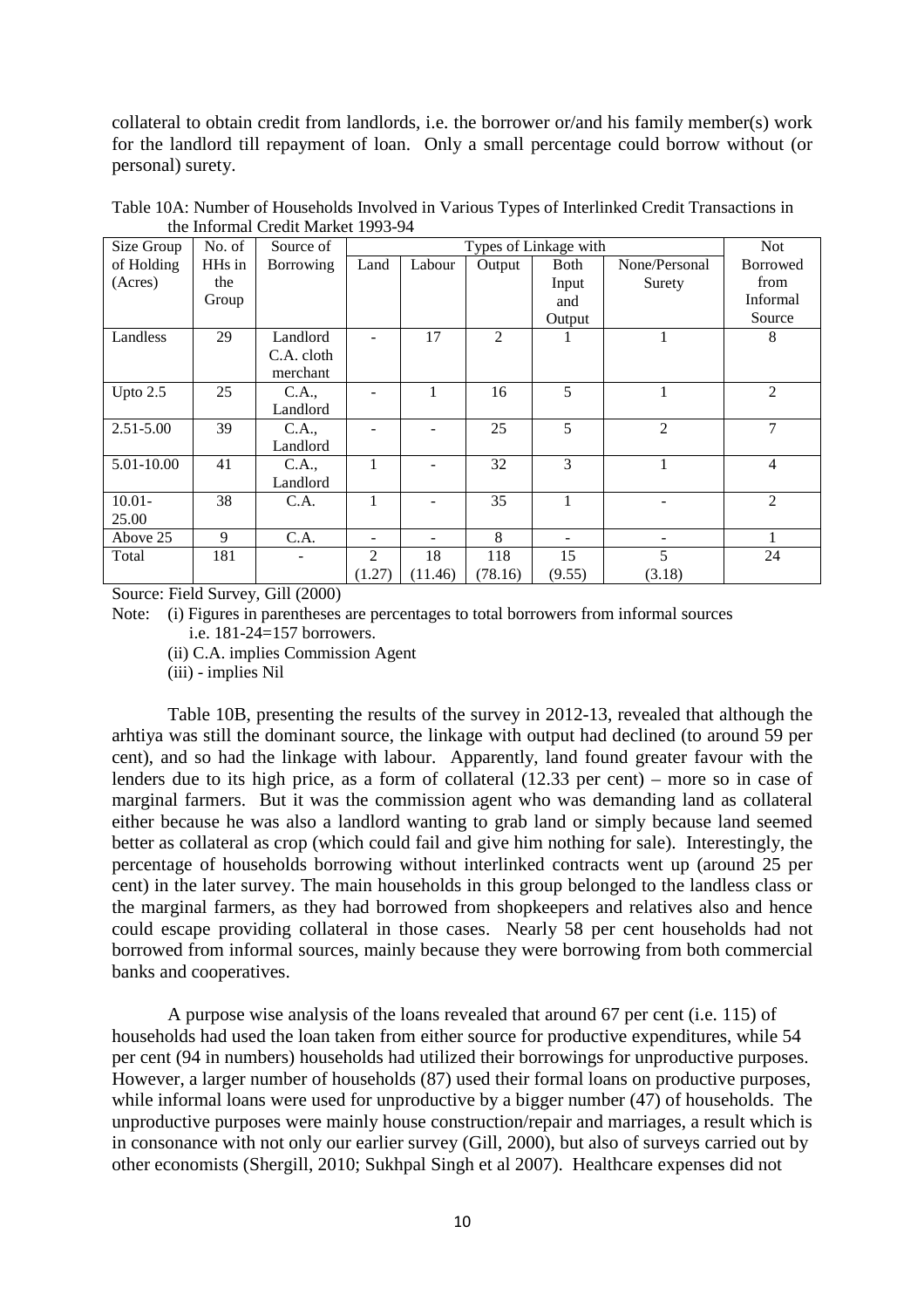figure very prominently in the present survey, save for a few instances. Again, it can be argued that house construction/repair expenditure cannot justifiably be called unproductive, while strong demonstration effect is responsible in a big way for expenditure on marriages.

| $\mu$ and $\mu$ and $\mu$ and $\mu$ and $\mu$ and $\mu$ and $\mu$ |                    |                  |         |        |         |                       |               |                 |  |
|-------------------------------------------------------------------|--------------------|------------------|---------|--------|---------|-----------------------|---------------|-----------------|--|
| Size Group                                                        | No. of             | Source of        |         |        |         | Types of Linkage with |               | <b>Not</b>      |  |
| of Holding                                                        | HH <sub>s</sub> in | <b>Borrowing</b> | Land    | Labour | Output  | <b>Both</b>           | None/Personal | <b>Borrowed</b> |  |
| (Acres)                                                           | the                |                  |         |        |         | Input                 | Surety        | from            |  |
|                                                                   | Group              |                  |         |        |         | and                   |               | Informal        |  |
|                                                                   |                    |                  |         |        |         | Output                |               | Source          |  |
| Landless                                                          | 35                 | C.A.             | 1       | 3      |         |                       | 9             | 21              |  |
|                                                                   |                    | Shopkeeper       |         |        |         |                       |               |                 |  |
|                                                                   |                    | Landlord         |         |        |         |                       |               |                 |  |
| Upto $2.5$                                                        | 40                 | C.A.,            | 5       |        | 5       |                       | 6             | 24              |  |
|                                                                   |                    | Relative         |         |        |         |                       |               |                 |  |
| $2.51 - 5.00$                                                     | 47                 | C.A.             | 2       |        | 13      |                       | 3             | 29              |  |
| 5.01-10.00                                                        | 35                 | C.A.             | -       |        | 16      |                       |               | 19              |  |
| $10.01 -$                                                         | 14                 | C.A.             | 1       |        | 6       |                       |               | 7               |  |
| 25.00                                                             |                    |                  |         |        |         |                       |               |                 |  |
| Above 25                                                          | $\overline{2}$     | C.A.             |         |        | 2       |                       |               |                 |  |
| Total                                                             | 173                |                  | 9       | 3      | 43      |                       | 18            | 100             |  |
|                                                                   |                    |                  | (12.33) | (4.11) | (58.90) |                       | (24.66)       |                 |  |

Table 10B: Number of Household Involved in various Types of Interlinked Credit Transactions in the Informal Credit Market 2012-13

Source: Field Survey.

Note: (i) Figures in parentheses are percentages to total borrowers from informal sources

i.e. 173-100=73 borrowers.

(ii) C.A. implies Commission Agent

(iii) - implies Nil

 A noticeable difference that came to light was that the rate of interest charged by the informal lender had declined in 2012-13, as compared to 1993-94. While during the earlier survey it was between 24 to 36 per cent, it varied between 18 to 24 per cent in the revisit study. The lowering of formal rates of interest ostensibly had played a role in this decline. Despite this, informal rates of interest continued to be much higher than the formal interest rates which vary between 4 per cent and 10-12 per cent, which is why 98 of the 173 households registered a clear preference for formal borrowings, while only 37 households favoured informal lenders on account of easy access and availability.

 To sum up, the informal lenders in the agricultural credit market of Punjab who had returned with a vengeance in the post reform period are still persisting, although they seem to be losing ground, albeit at a slow pace. A number of factors seem to be working against their once all powerful existence. The 'wake-up call' policies of the government adopted in the light of distressingly high numbers of suicides could be an important factor behind this trend. It is in the fitness of things to examine the recent policy initiatives in this regard.

#### **V**

 In response to the glaring agrarian crisis in the post reform era, and recognizing short falls in institutional credit flow to agriculture as one of the culprits, the government of India and the RBI announced a plethora of measures to improve access to finance from formal institutions in the rural India. A number of committees and task forces were set up to examine the issue and make recommendations. The outcomes of these efforts were a number of schemes related to indebtedness, and to improve flow of institutional credit.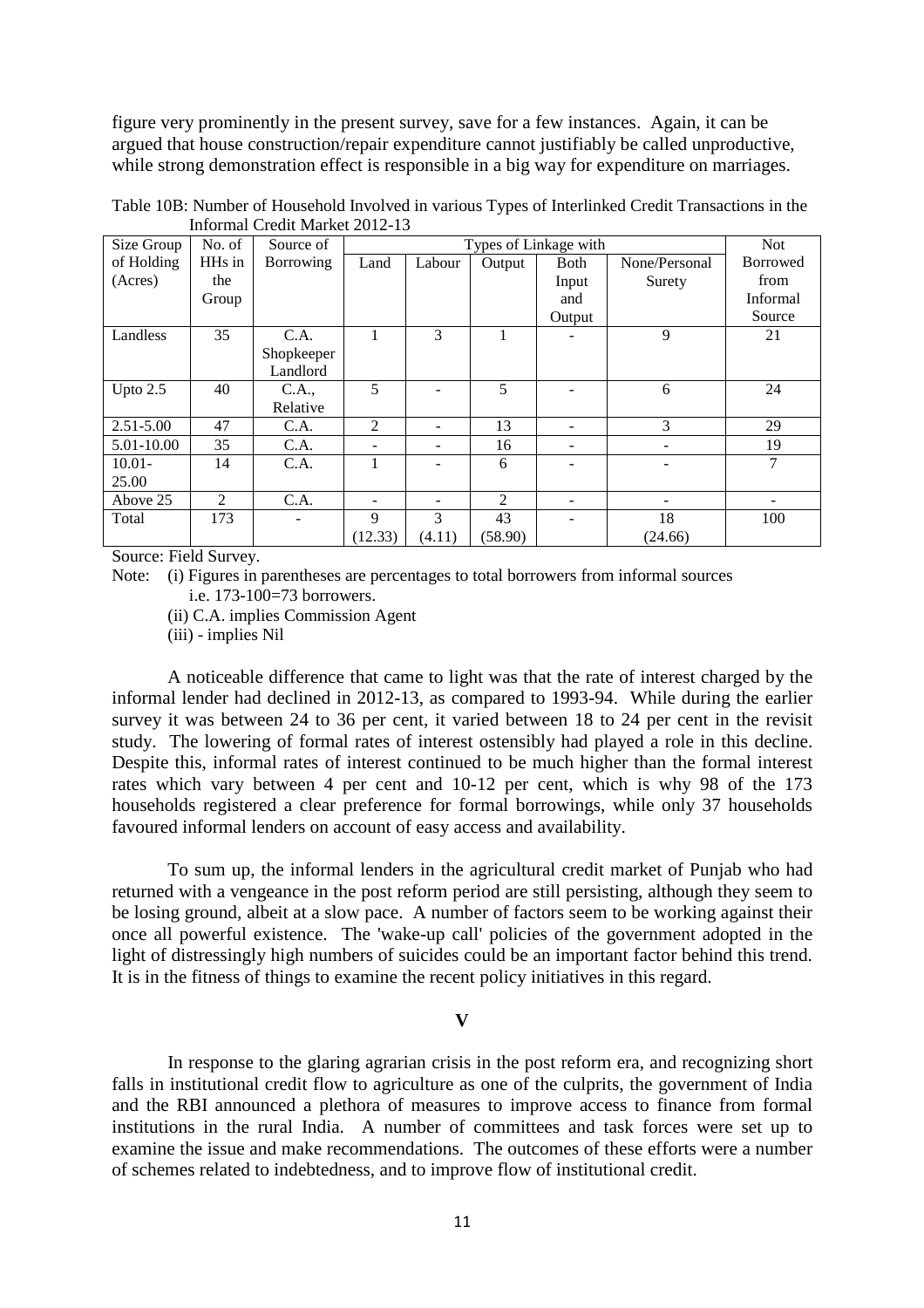It is pertinent to mention here that the policy makers in India have always emphasized the role of rural financial institutions not only for making investments in agriculture, but also for freeing the farmers from the clutches of moneylenders. Some of the efforts in this direction have been mentioned din the beginning of Section III. There is no denying that even prior to 1990, banks suffered from a number of maladies ranging from large nonperforming assets to organizational weaknesses. However, post-1990, the banking sector faced formidable challenges in a reform-zest environment imposed through regulatory and prudential norms. Non-farm activities became the favoured ones on account of these being more profitable, and in the process banks faltered on their social commitments including the all important one of providing credit for agriculture. The already inadequate agricultural credit situation became worse, and it was ultimately realized that tardy credit was a major player in worsening the plight of farmers. Many committees (see references) examined the various aspects of institutional agricultural finance and came up with a number of schemes. Some of these have been taken up in this section.

 In 1998-99, Kisan Credit Card (KCC) scheme was introduced to provide flexible and cost effective credit support to farmers from the banking system. The scheme is being implemented by commercial banks, cooperative banks, and RRBs. The scope of the scheme was enhanced in 2004-05 to include investment credit, and some consumption requirement. An interest subvention of 2 per cent (later enhanced to 3 per cent) was added as an incentive for prompt repayment of production loans so that farmers who promptly repaid their crop loans receive loans at an effective rate of 4 per cent per annum. The limit of collateral free farm loans was also increased to Rs. one lakh. Punjab has recorded the highest coverage of KCCs (ratio of number of cards to operational holdings) – 77.53 per cent (Samantara 2010). Upto March 2013, commercial banks had disbursed 1930697 cards with an amount of Rs. 4003660 lakhs, while cooperatives had disbursed 958097 cards with a total amount of Rs. 735033 lakhs. Total disbursement was of 2888825 cards (Controlling Heads of Banks). The scheme has proved to be a mechanism of cutting down transaction costs for farmers. There is no processing fee up to a limit of Rs. 3 lakhs. However, despite this impressive performance, it is being feared that farmers in small villages of border areas are still deprived of this facility (Haque, 2014).

 In 2004, the Government of India had announced a package for doubling the credit flow to agriculture, from Rs. 80,000 crore in 2003-04, in three years. This target was achieved in two years (Satyasai, 2008) and is looked upon as a measure to increasing adequacy so as to bring a greater number of farmers into the institutional fold.

 The government had implemented an Agricultural Debt Waiver and Debt Relief Scheme (ADWDRS) in 2008 which aimed at bringing defaulter farmers back into the institutional fold. The scheme covered all direct agricultural loans disbursed to farmers between March 31, 1997 and March 31, 2007, and overdue as on December 31, 2007 remaining unpaid till February 29, 2008. Under this, the entire eligible amount was to be waived in case of small and marginal farmers (up to 2 hectares). For other farmers, there was to be a one-time settlement (OTS) scheme under which farmers were to be given a rebate of 25 per cent of eligible amount provided they paid the balance of 75 per cent (Govt. of India, 2008). Since this scheme was for formal loans only and hence came under heavy criticism, a scheme was designed especially to free farmers from the clutches of informal lenders - the Debt Swap Scheme - which facilitates farmers in swapping the loan taken from informal sources, for redemption of debt from such sources and hence make them 'moneylender free'.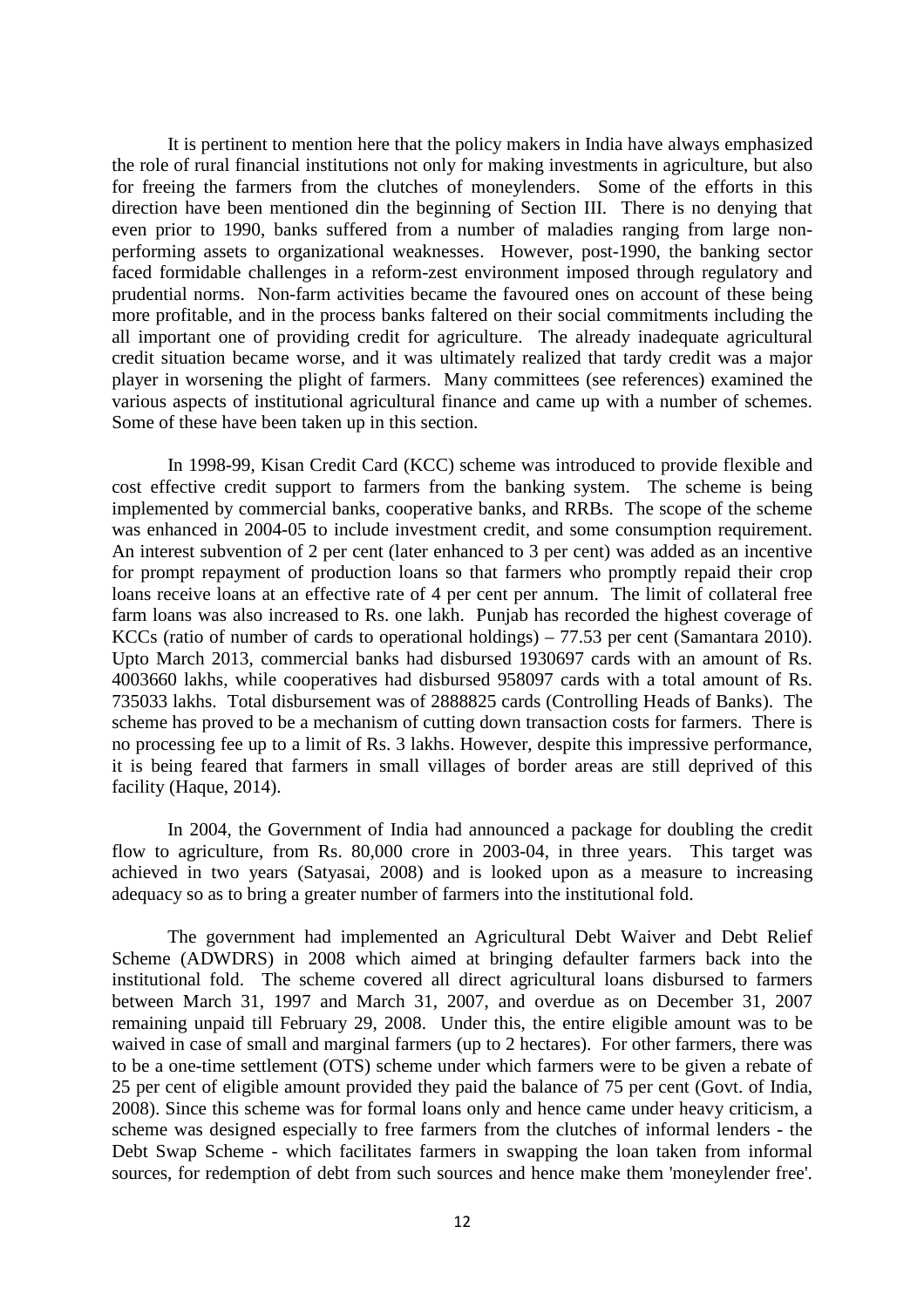However, this scheme has reported limited success, especially in Punjab. The fault lay partly with the banks, several of these having not extended any loan under this scheme, although the stipulation is that 3 per cent of total disbursements for agriculture are to be earmarked for extending loans under this scheme. Till March 2013, Rs. 23724 lakhs had been extended under this scheme in Punjab, which was just 16 per cent of the target (Controlling Heads of Banks). Also, the reluctance shown by farmers to disclose the names of their moneylenders or their financial liabilities with them, or even having repaid their informal loan out of their KCC limit, has slowed down the progress of this scheme.

 These policy initiatives have obviously not gone unnoticed and did have a positive impact however small, especially in reducing reliance on informal sources. Since most of these measures were announced less than a decade back, it is yet to be seen how far these will be successful. However, it must be admitted that there is also a need to look beyond numbers, and focus on some practices that are deterrent in freeing farmers from informal lenders. One such practice, widely prevalent (especially in Punjab) is the practice of interlinking informal loans with sale of produce through the lender-arhtiya, and indirect payment to farmers through him (Gill, 2000, 2010; Satyasai, 2008). If farmers can sell their produce directly to the procurement agencies, or even just receive direct payment for sale of produce, it would considerably mitigate farmers' exploitation. Unfortunately, the response of both the State and the farmers on this issue has been bleak due to vested political interests and lack of enthusiastic response to the direct payment scheme, on the part of farmers (Singh, 2014). Registration and licensing of money lenders is another step has to be aggressively implemented to keep an eye on their lending policies. The cooperative credit system needs to be strengthened further to increase their share in institutional loans, given the commercial banks' tendency to avail the opportunities thrown up by para-banking activities.

#### **VI**

 Beginning from Pandit Nehru's exhortation soon after independence that everything else can wait, but not agriculture, agricultural growth has all along been at the centre of policy interventions. Though public policy has always recognized the role of finance in achieving this and has always attempted at ensuring adequate and cheap credit vide its institutionalisation, to agriculture, there is room for improvement. The economy of Punjab, which once enjoyed the status of being the grain bowl of the country and the most prosperous state, fell on bad days characterized by agrarian distress and distress driven suicides. Indebtedness, especially from informal lenders had a contributory role in this grim situation. The zeal of reforms post 1991 had to be subsequently toned down to introduce schemes and measures which did bring some improvement, in thwarting informal lenders and bringing farmers into the institutional fold. This achievement has been noticed in Punjab. But it is also true that what has been reaped is what can be called the just lowest hanging fruits, and there is need to look beyond. The role of the State government is vital, not merely because agriculture (and hence its problems) is a state subject, but also because it is important that the corrective measures be translated into more effective contributions through proper implementation.

Notes:

1. States not mentioned rank-wise. Union Territories have been excluded in this comparison.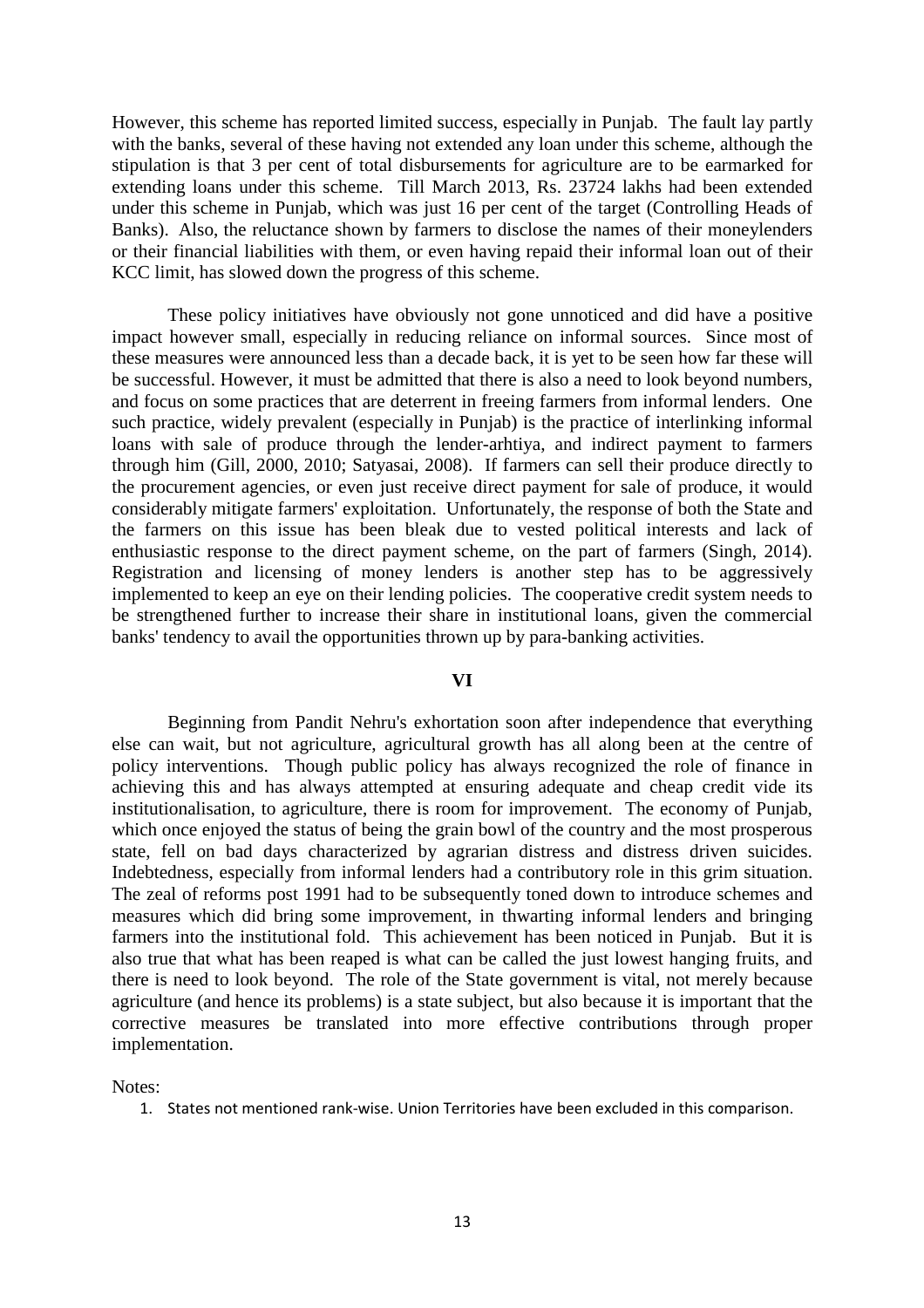## **References**

### **Official Reports and Committees**

- Govt. of India (2005), "Indebtedness of Farmer Households", Situation Assessment Survey of Farmers, NSS 59<sup>th</sup> Round, Ministry of Statistics and Programme Implementation, May.
- Govt. of India (2007), Report of the Expert Group on Agricultural Indebtedness (Chairman: R. Radhakrishna), Banking Division, Department of Economic Affairs, Ministry of Finance, July.
- Govt. of India (2010), Report of the Task Force on Credit Related Issues of Farmers (Chairman: U.C. Sarangai), Ministry of Agriculture, June.
- Govt. of India (2013), State of Indian Agriculture 2012-13, Directorate of Economics and Statistics, Department of Agriculture and Cooperatives, Ministry of Agriculture.
- Reserve Bank of India (2004), Report of the Advisory Committee on Flow of Credit to Agriculture and Relate Activities from the Banking System (Chairman: V.S. Vyas), June.

## **Other References**

- Chandrasekhar, S. (2014), "Reading the Tea Leaves on Financial Inclusion: The Case of Rural Labour Households", Economic and Political Weekly, Vol. XLIX, No. 3, January 18, pp. 43-51.
- Devaraja T.S. (2011), "An Analysis of Institutional Financing and Agricultural Credit Policy in India", working paper, sibresearch.org/uploads/2/7/9/9..../institutional-financing - devaraja.pdf. (accessed on February 11, 2014).
- EPW Research Foundation (2007-08), 'Agricultural Credit in India: Changing Profile and Regional Imbalances, Mumbai.
- Gill, Anita (2000), Rural Credit Markets: Financial Sector Reforms and the Informal Lenders, Deep and Deep Publishers, New Delhi.
- Gill, Anita (2004), "Interlinked Agrarian Credit Markets: Case Study of Punjab", Economic and Political Weekly, Vol. 39, No. 33, August 14, pp. 3741-51.
- Gill, Anita (2010), "Punjab Peasantry: A Question of Life and Debt", in Deshpande and Arora (eds.), Agrarian Crisis and Farmers Suicides, Sage Publications, New Delhi, pp. 292-311.
- Gill, Anita and Lakhwinder Singh (2006), "Farmers' Suicides and Response of Public Policy: Evidence, Diagnosis and Alternative from Punjab', Economic and Political Weekly, Vol. XLI, No. 26, June 30-July 7, pp. 2762-68.
- Golait, R. (2007), "Current Issues in Agricultural Credit in India: An Assessment", Reserve Bank of India Occasional Papers, Vol. 28, No. 1, Summer, pp. 79-99.
- Govt. of India (2008), "Implementation of the Agricultural Debt Waiver and Debt Relief Scheme, 2008", Press Information Bureau, May 23. Available at http://www.pib.nic.in/new site/print release.aspx (accessed on March 6, 2014).
- Govt. of India, Economic Survey, various issues.
- Govt. of Punjab, Statistical Abstract of Punjab, various issues.
- Haque, T. (2014), "Ensure credit for farmers from banks", The Sunday Tribune, February 23, p. 14.
- Pradhan, N. Chandra (2013), "Persistence of Informal Credit in Rural India: Evidence from "All India Debt and Investment Survey and Beyond", Department of Economic and Policy Research, RBI Working Paper Series, April.
- Samantara S. (2010), "Kisan Credit Card A Study", Occasional Paper No. 52, NABARD, Mumbai.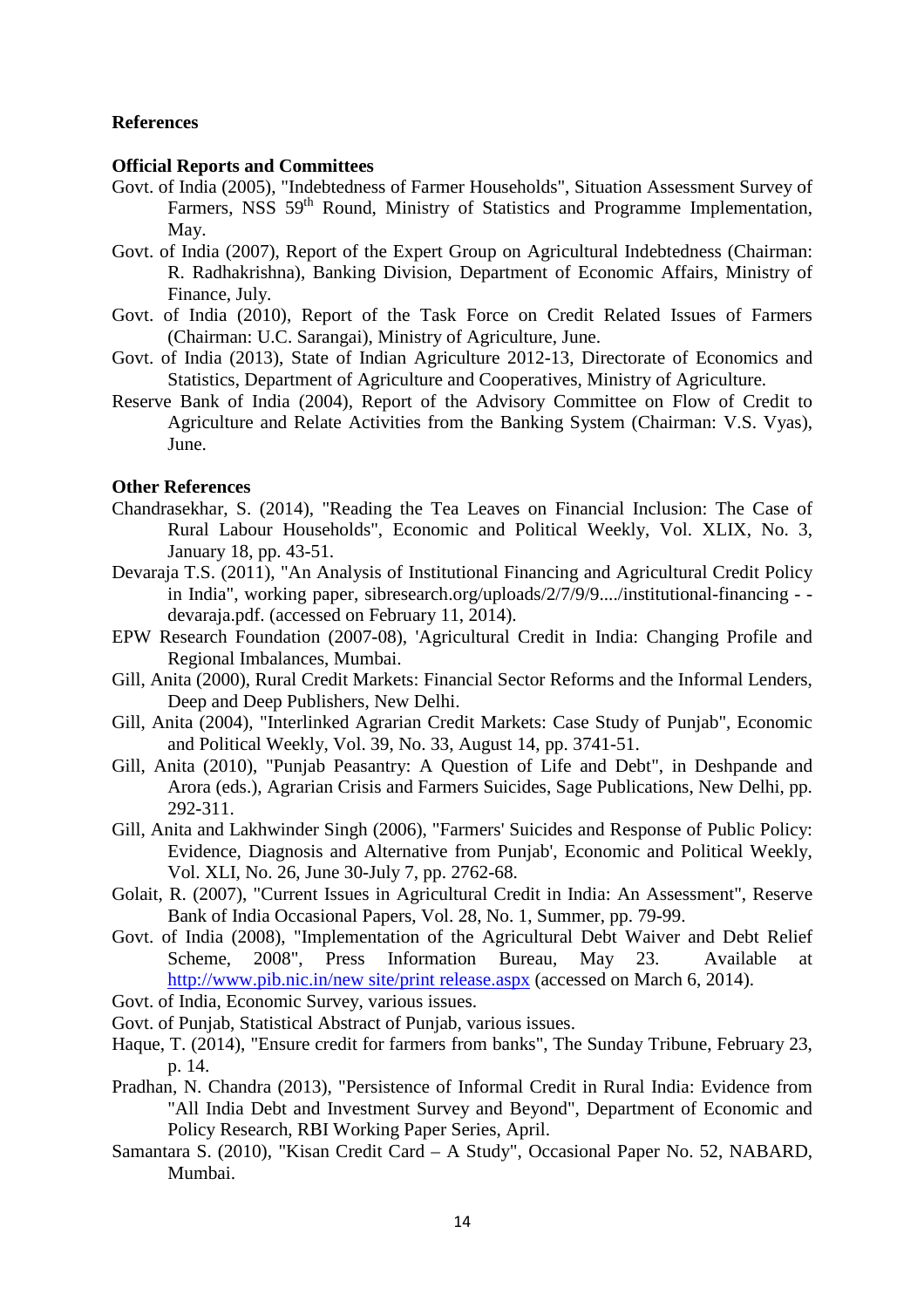- Satish, P. (2006), "Agricultural Institutional Credit, Indebtedness and Suicides in Punjab", Economic and Political Weekly, vol. XLI, No. 26, June 30-July 7, pp. 2754-2761.
- Satyasai, K.J.S. (2008), "Rural Credit Delivery in India: Structural Constraints and Some Corrective Measures", Agricultural Economics Research Review, Vol. 21, Conference Number, pp. 387-394.
- Shah, Mihir et al  $(2007)$ , "Rural Credit in  $20<sup>th</sup>$  Century India: Overview of History and Perspectives", Economic and Political Weekly, Vol. XLII, No. 15, April 14-20, pp. 1351-64.
- Shergill, H.S. (2010), Growth of Farm Debt in Punjab 1997 to 2008, Institute for Development and Communication, Chandigarh, January.
- Singh, K (2009), "Agrarian Crisis in Punjab: High Indebtedness, Low Returns, and Farmers' Suicides", in Reddy and Misra (ed.) Agrarian Crisis in India, Oxford University Press, new Delhi, pp. 261-284.
- Singh, K. (1990), "Case Studies of Successful Farmers, Societies and Private Entrepreneurs: Experience and Issues", Keynote paper in Indian Journal of Agricultural Economics, Vol. 45, No. 3, July-September,, pp. 347-54.
- Singh, Lakwhinder, Kesar Singh Bhangoo and Rakesh Sharma (2013), "Agrarian Crisis in Punjab: Study of Suicides of Farmers' and Agricultural Labourer's, A Report submitted to ICSSR, Centre for Development Economics and Innovation Studies, Punjabi University, Patiala.
- Singh, N.D. (2012), "Impact of Rural Healthcare Expenditure on Indebtedness Among Marginal and Small Farmers of Punjab". International Journal of Physical and Social Sciences, Vol. 2, Issue 10, pp. 159-171.
- Singh, Sukhpal (2014), "Making Direct Payments to Farmers", The Tribune, February 8, p. 20.
- Singh, Sukhpal et al (2007), Flow of Funds to Farmers and Indebtedness in Punjab, The Punjab State Farmers Commission, Govt. of Punjab, February.
- Subbarao, D. (2012), "Agricultural Credit-Accomplishments and Challenges", Speech delivered at the thirty years anniversary celebrations of NABARD, Mumbai, July 12.
- World Bank (2012), World Development Indicators.